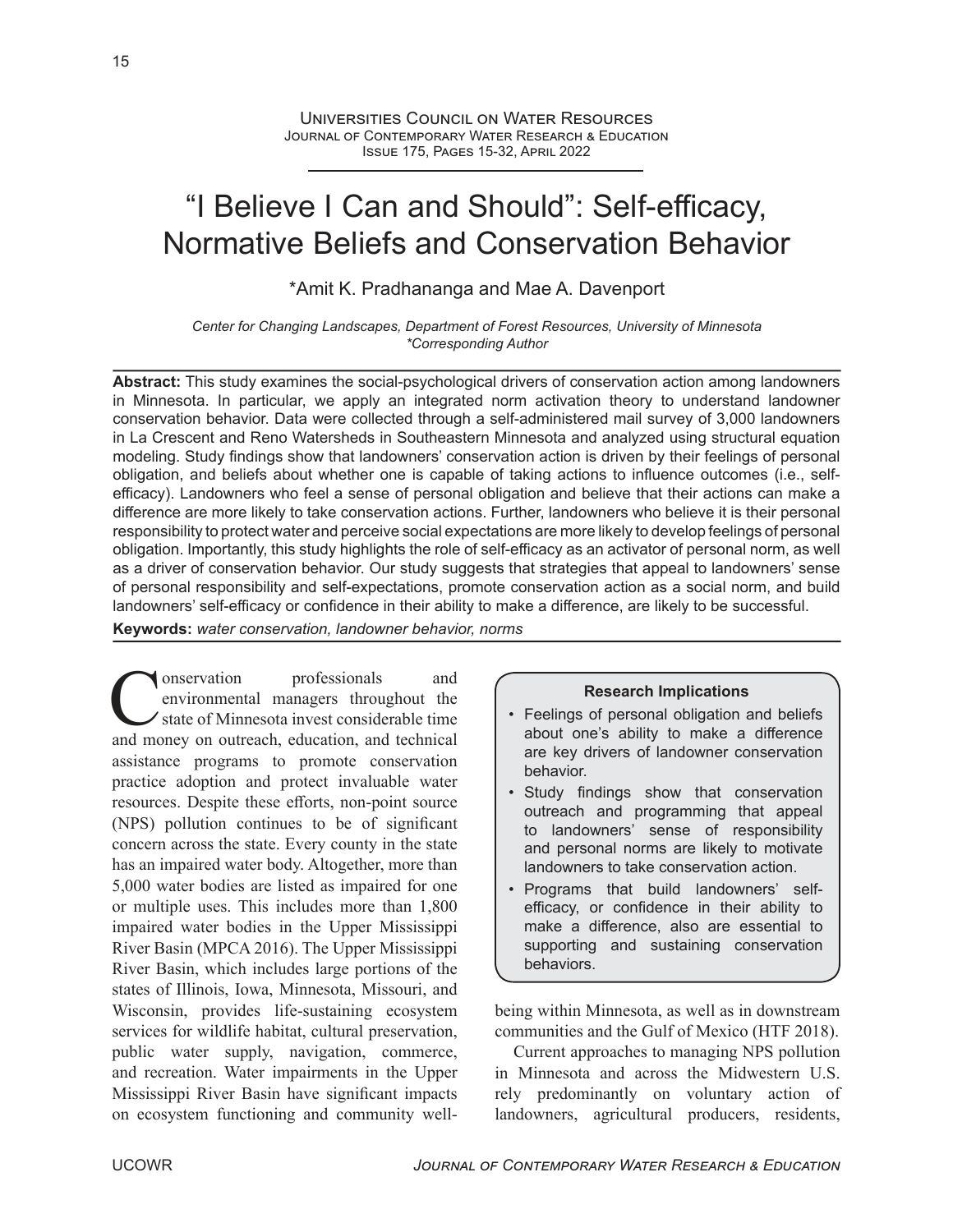and other resource users. How to best engage and inspire conservation action among key actors is a critical question for environmental management agencies and organizations (Nelson et al. 2017). Protecting and restoring water is particularly challenging in a state like Minnesota where 75% of its land is in private ownership. In Minnesota, Soil and Water Conservation Districts (SWCDs) and watershed districts (WDs) play a prominent role in private land conservation. SWCDs and WDs develop comprehensive plans, implement capital improvements, provide technical and financial assistance to landowners, and develop educational and outreach programs that promote natural resource conservation (MNBWSR 2019a; 2019b). WDs and SWCDs that work directly with landowners to install conservation practices largely rely on landowners to initiate the process. Thus, for these agencies and organizations, understanding landowners—what motivates and constrains their conservation decisions and actions—is essential to their work and to making programs and practices appealing.

Landowner conservation decision-making is complex, and there are no universal predictors or models for conservation action (Prokopy et al. 2008; 2019). Researchers have investigated the drivers of private-sphere (e.g., adoption of conservation practices) and public-sphere (e.g., civic engagement) conservation behavior. Past research has associated multiple types of variables, including land and landowner characteristics (e.g., land size, tenure, education, age, gender), and economic factors (e.g., income, land value) (Manzo and Weinstein 1987; Smith 1994; Koehler and Koontz 2008; Larson and Lach 2010; Prokopy et al. 2019) with behavior. Studies also have examined the social-psychological determinants of conservation action. Constructs such as environmental attitudes and awareness, perceived practice characteristics (e.g., Reimer et al. 2012; Arbuckle and Roesch-McNally 2015), attachment to land (e.g., Ryan et al. 2003), self-efficacy (e.g., Perry and Davenport 2020), values, and norms (e.g., Pradhananga and Davenport 2019) have been linked with conservation practice adoption. A review of qualitative studies examining motivations and barriers to conservation practice use identified several motivators including environmental

awareness, concern, trust in information sources, and farmers' stewardship identity, as well as barriers such as negative perceptions about conservation practices and perceived risks of practice adoption (Ranjan et al. 2019). Similarly, increased levels of civic engagement and participation in conservation initiatives have been associated with feelings of personal responsibility (Story and Forsyth 2008), pro-ecological worldview and trust (Larson and Lach 2010), self-efficacy (Martinez and McMullin 2004), community attachment and environmental concern (Brehm et al. 2004; 2006; Pradhananga and Davenport 2017), and personal norm (Raymond et al. 2011; Pradhananga et al. 2015; 2017; Vaske et al. 2020). We build on this line of research by investigating the social-psychological drivers of conservation action among landowners in Minnesota. In particular, we examine conservation as an "other" interest or pro-social (as opposed to self-interest) behavior, and apply an integrated norm activation theory to understand landowner conservation behavior.

# **Normative Approach to Conservation Behavior**

Theories such as the norm activation theory (NAT) posit that individual actions that have consequences for others are moral choice situations. In moral choice situations, feelings of personal obligation, or personal norm, strongly influence one's behavior. Individuals take actions that are consistent with their internal self-evaluations (Schwartz 1977).

According to moral approach theories such as the NAT and Value-Belief-Norm (VBN) theory (Stern 2000), values and beliefs activate personal norm, which influences behavior. This conceptualization of cognitions from values, beliefs, and norms to behavior is consistent with the cognitive hierarchy theory, which postulates that human cognitions are organized in a hierarchy from values to behaviors (Fulton et al. 1996). The specific beliefs that activate personal norm are awareness of consequences of one's actions or an environmental condition (i.e., awareness of consequences), and beliefs about responsibility for those consequences (i.e., ascription of responsibility) (Schwartz 1977; Stern 2000). There is ample empirical support for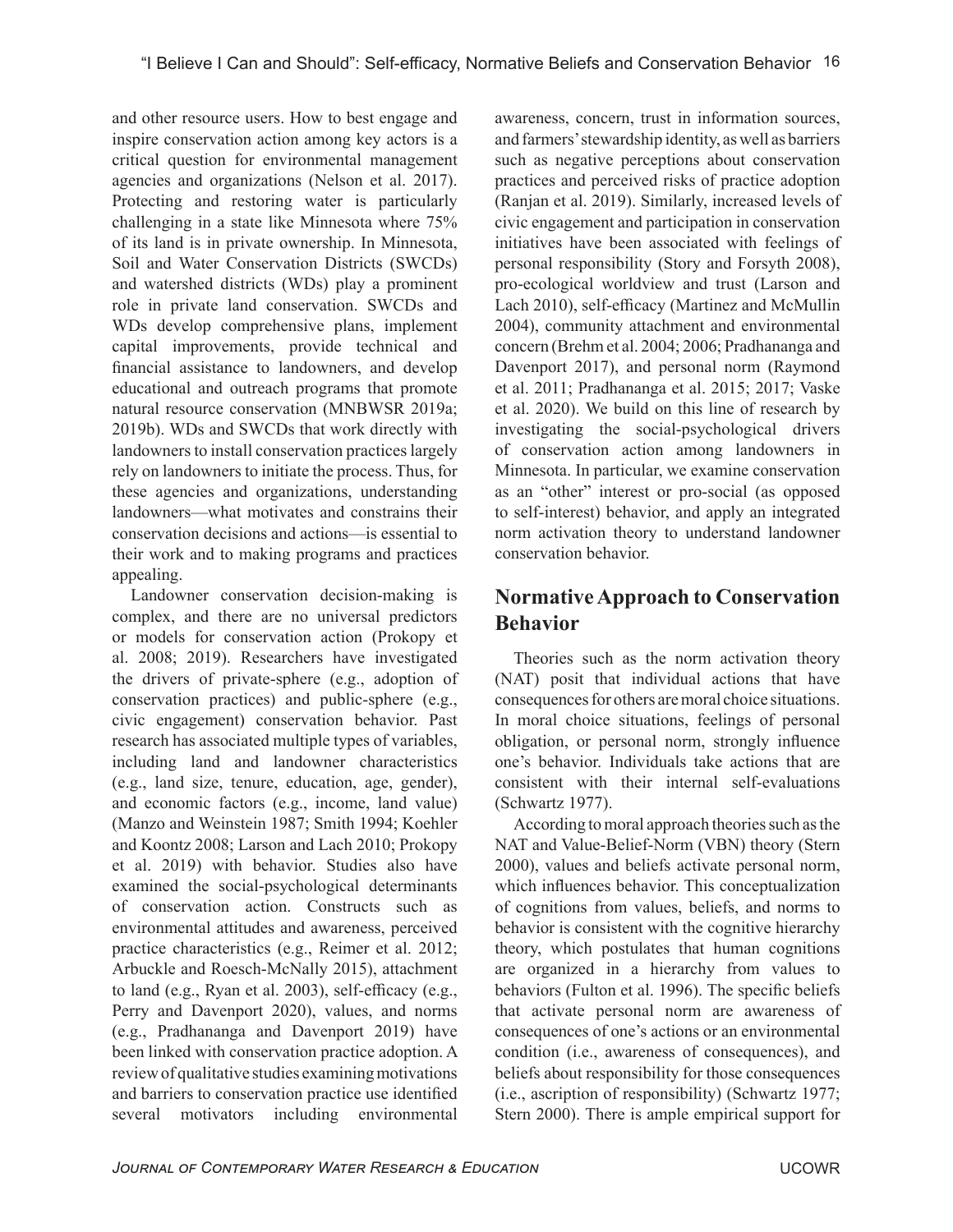the relationships posited in the NAT and VBN theory (Bamberg and Möser 2007). Studies have demonstrated the positive effect of personal norm in a wide range of behavioral contexts including water conservation (Harland et al. 2007; Landon et al. 2017), recycling (Nigbur et al. 2010), energy conservation (Ibtissem 2010), and willingness to accept climate change strategies (Nilsson et al. 2004). The NAT, VBN theory, and related concepts have also been applied in the context of landowner and farmer conservation behavior. Past work in this area has provided evidence to support links between personal norms and conservation practice adoption (Pradhananga and Davenport 2019), participation in conservation programs (Johansson et al. 2013), conservation of native vegetation (Raymond et al. 2011), and civic engagement in water management (e.g., Pradhananga et al. 2015; 2017). For example, a study of farmer conservation practice adoption in Minnesota reported that farmer personal norm was a direct predictor of practice adoption (Pradhananga and Davenport 2019). In a study of Swedish landowners, Nilsson et al. (2004) found that landowners who participated in forest preservation or wetland restoration programs reported higher levels of awareness of consequences, personal responsibility, and personal norm than those that did not participate. Johansson et al. (2013) reported that landowners who had participated in conservation programs were more aware of the consequences of threats to biodiversity, ascribed greater responsibility to themselves, and felt a personal obligation to participate in biodiversity conservation than landowners who did not participate. More recently, Vaske et al. (2020) found that normative beliefs influenced farmers' decisions to participate in conservation programs without compensation. Related constructs such as the "good farmer identity" (McGuire et al. 2015), particularly the conservationist identity, characterized by stewardship ethic and long-term environmental concern, have also been shown to be related to conservation behaviors (e.g., McGuire et al. 2015; Dixon et al. 2021). For example, a study of farmers in Iowa found that wildlife conservationist identity was significantly related to likelihood of wildlife management practice use (e.g., using weedy fencerows, avoiding mowing) (Dixon et al. 2021).

Research in this area has also explored the norm activation process, in particular the relationships among awareness of consequences, ascription of responsibility, and personal norm. The NAT also defines ascription of responsibility and personal norm as distinct constructs. While responsibility is a measure of one's "sense of connection or relatedness" to a situation or individual in need, personal norms are "directed toward the performance of specific acts" (Schwartz 1977, p. 246). Further, denial of responsibility can also act as a defense mechanism, even in situations where feelings of obligation are activated. Past work in this area has provided empirical evidence to suggest that ascription of responsibility and personal norms are distinct psychological constructs (e.g., Stern 2000; Harland et al. 2007). Applications of the VBN theory suggest a chain of relationships where awareness of consequences influences ascription of responsibility, which in turn affects personal norm (e.g., Stern 2000; De Groot and Steg 2009; Pradhananga et al. 2017). Thus, ascription of responsibility appears to be a more proximal determinant of personal norm than awareness of consequences.

Subjective norm, or social pressure to take action (Ajzen 1991) has been shown to influence conservation behaviors and behavioral intentions (e.g., Corbett 2002; Pradhananga et al. 2015; Ranjan et al. 2019; Knapp et al. 2020). People are more likely to take action if they believe that others important to them approve of that behavior (Ajzen 1991). Studies have provided empirical support for the relationship between subjective norms and landowner conservation behavior. For example, in a study of private landowners in Texas, Sorice and Conner (2010) reported a significant influence of subjective norm on landowners' intentions to enroll in an incentive program to protect endangered species. A study of cattle ranchers also found that subjective norm was a significant predictor of intentions to engage in wildlife management (Willcox et al. 2012). Vaske et al. (2020) reported a significant influence of subjective norm on Illinois farmers' intention to participate in conservation programs. While a meta-analysis of studies applying the Theory of Planned Behavior (TPB) to environmental behavior found generally weak relationship between subjective norm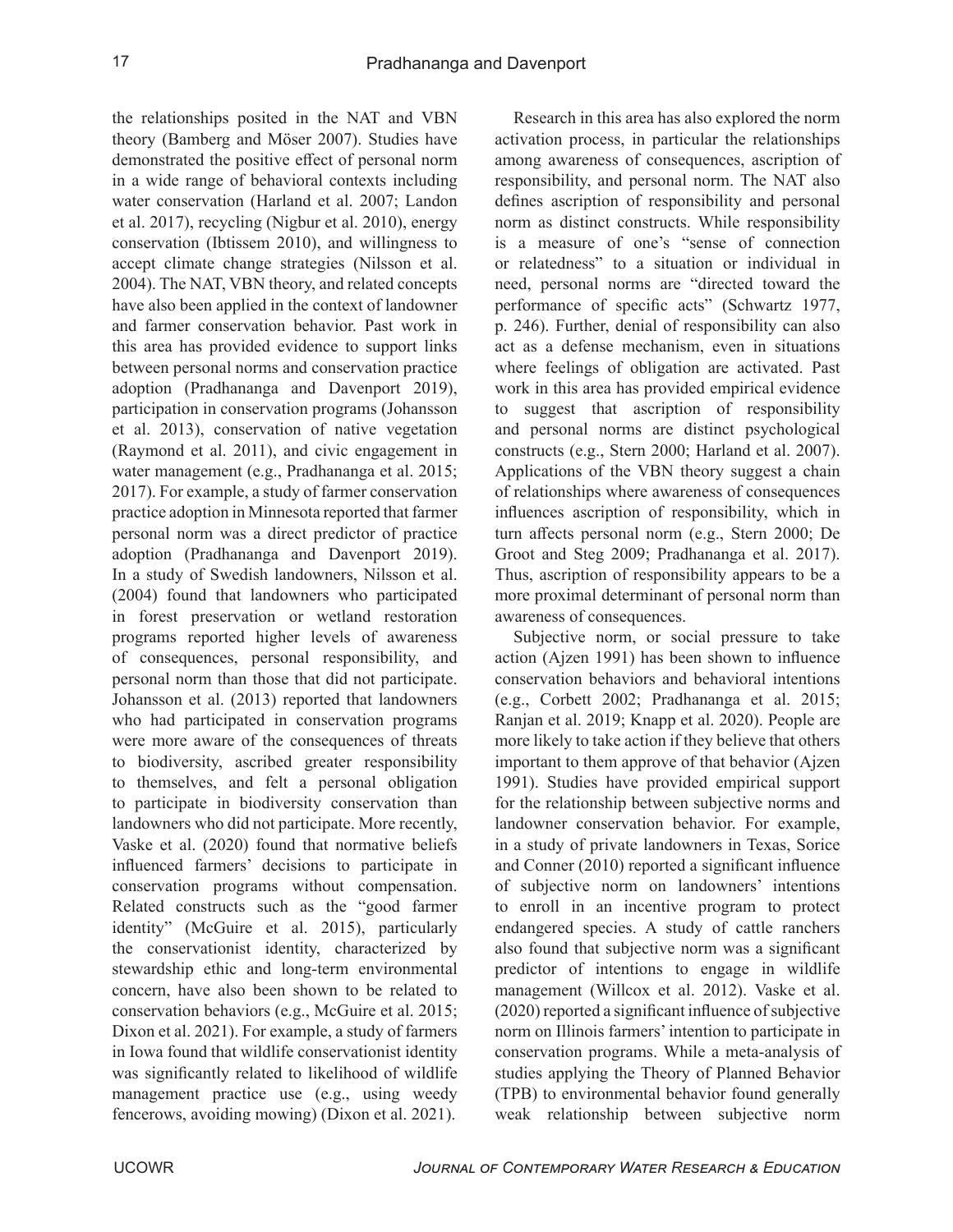and behavioral intention (Armitage and Conner 2001), other studies have provided support for the influence of subjective norms on personal norms and behavior (Bamberg and Möser 2007; Klöckner 2013). While not explicitly included in the NAT, Schwartz (1977) suggests that subjective norms may be internalized as personal norms, which in turn influence behavior. Literature in this area suggests that the extent of social pressure one feels to take actions such as using conservation practices can have an influence on feelings of personal obligation and intentions to take action.

# **Self-efficacy and Behavior**

In the social cognitive theory, Bandura (1977; 2001) argues that human agency is characterized by beliefs about one's capability to achieve goals or outcomes, also defined as self-efficacy. Self-efficacy represents human capacity of selfreflectiveness to evaluate their own motivations and values. Beliefs about one's efficacy influences "how people feel, think, and act" (Bandura 1990, p. 128). Beliefs about whether or not one is capable of taking actions affect what actions people take and how much effort they put into performing a behavior (Bandura 2001). In the context of landowner conservation behavior, confidence in one's ability to use conservation practices (i.e., selfefficacy) can be expected to affect an individual's intentions to take conservation action.

Research has consistently linked self-efficacy with behaviors related to public health (e.g., health promotion, disease prevention, physical activity) (Bandura 1998; Plotnikoff et al. 2008). While not extensively applied to environmental behaviors, a subset of studies have linked self-efficacy with environmental behaviors such as recycling (e.g., Tabernero and Hernandez 2011), transportation choice (e.g., Jugert et al. 2016), invasive species management (e.g., Clarke et al. 2021a; 2021b), and landowner conservation behavior (e.g., Wu and Mweemba 2010; Perry and Davenport 2020). For example, a study of residents in Spain (Tabernero and Hernández 2011) reported that residents who perceived a greater capacity to recycle (i.e., higher levels of self-efficacy) engaged in more recycling behaviors. Self-efficacy has also been found to be positively associated with intentions

to conserve energy (Lee and Tanusia 2016), and support for biodiversity (Clayton et al. 2017). A qualitative assessment of farmer decision-making identified low levels of perceived self-efficacy as a significant barrier to conservation agriculture (Perry and Davenport 2020). A study of farmers in Iran reported a significant effect of selfefficacy on farmers' water conservation behavior (Yazdanpanah et al. 2015). Studies of family forest owners have also reported a significant influence of self-efficacy on their intentions to engage in invasive plant management (Clarke et al. 2021a; 2021b).

While self-efficacy has not been applied extensively to landowner conservation behavior, two related constructs, perceived ability and perceived behavioral control, have received much attention. Perceived ability, or perceptions about the availability of resources to take action (Schwartz 1977), and perceived behavioral control (i.e., perceptions about the level of ease or difficulty of performing a behavior) (Ajzen 1991) have been shown to affect conservation action (Harland et al. 2007; Chan and Bishop 2013; Pradhananga et al. 2017; Scalco et al. 2017; Wilson et al. 2018; Pradhananga and Davenport 2019) as well as personal norm (Pradhananga et al. 2015; Pradhananga and Davenport 2019). In the NAT, ability to take action is postulated as a necessary precondition for the activation of personal norms. Feelings of personal obligation to take action, or personal norms, are more likely to be activated if one believes that they have the ability to take such action. Further, denial of ability may neutralize personal norms even when they have been formed (Schwartz 1977).

While perceptions about the ease or difficulty of taking an action may affect confidence in one's ability to attain outcomes (i.e., self-efficacy), self-efficacy and perceived behavioral control are distinct constructs. Self-efficacy is a broader concept that incapsulates the idea of perceived ability to act (e.g., use conservation practices) to attain certain outcomes (e.g., improve water quality). Constructs such as self-efficacy, perceived ability, and perceived behavioral control are useful in understanding factors that may constrain conservation norms and behaviors. In the current paper, we integrate self-efficacy in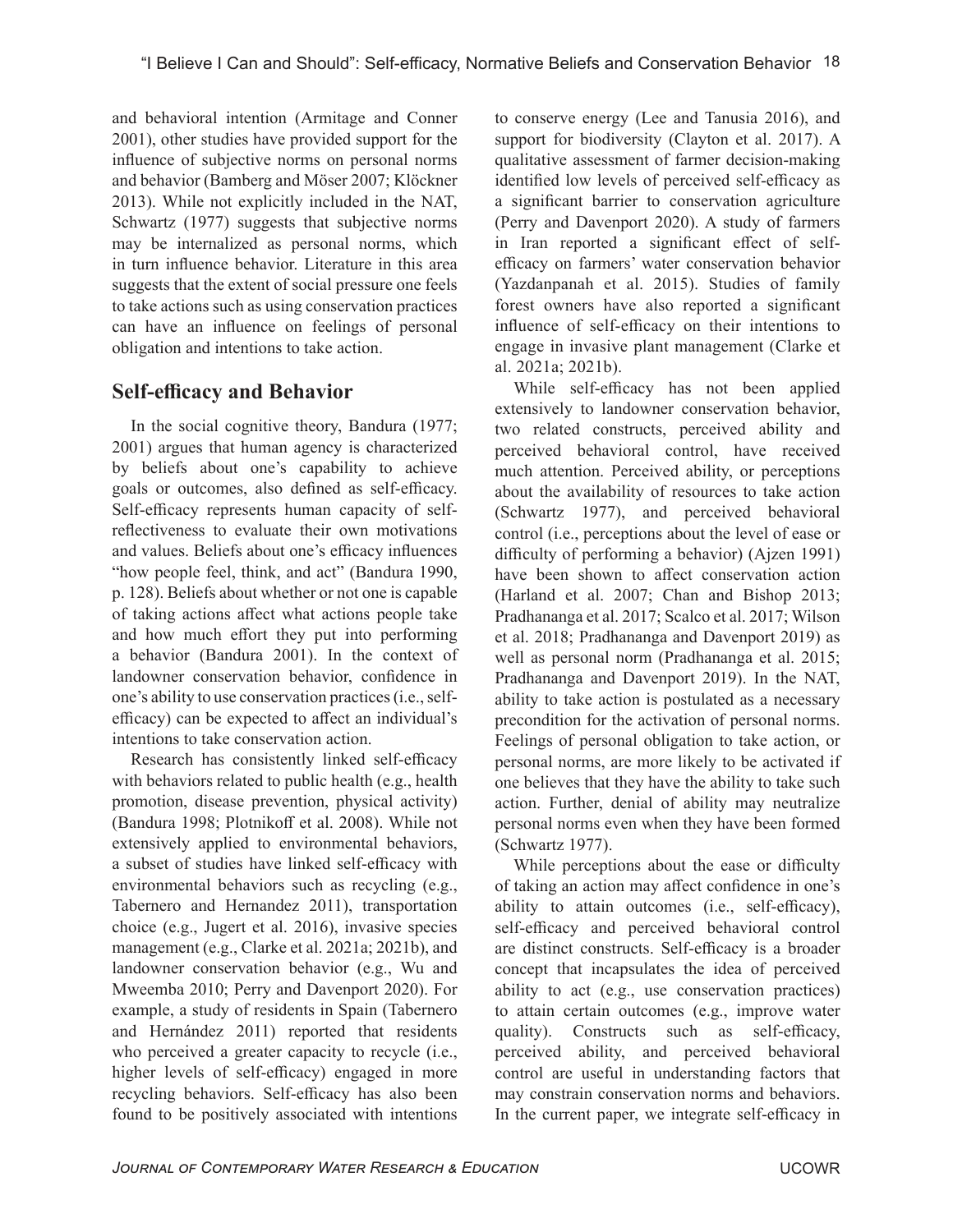the NAT to examine the relationships among selfefficacy, personal norm, and behavioral intention, in the context of water resource management. Specifically, in this study's conceptual model (Figure 1), we hypothesize that personal norm will have a positive influence on intended conservation behavior. Self-efficacy, ascription of responsibility, and subjective norm are hypothesized as positive predictors of personal norm.

## **Methods**

We administered a mail survey with 3,000 landowners, including agricultural landowners in La Crescent and Reno Watersheds in southeastern Minnesota. The sampling frame was generated using a list of property owners obtained from Winona and Houston Counties' publicly available landowner parcel data. The sample consisted of Winona and Houston County landowners who live within the two study watersheds. A random sample of 1,500 landowners from each watershed were selected for survey mailing. An adapted Dillman et al. (2014) Tailored Design Method was used to increase response rate, and included three waves of mailing. Each mailing included a questionnaire, cover letter, map of the watershed, and a postagepaid envelope. The surveys were administered from March to July 2018.

The questionnaire inquired about landowners' beliefs about water pollution, perspectives on water management, engagement in conservation behaviors, and sociodemographic information. The survey questionnaire was designed based on past research, particularly around conservation behavior in the Midwest (Prokopy et al. 2008; Pradhananga et al. 2015; Pradhananga and Davenport 2019).

#### **Study Site**

The Mississippi River-La Crescent Watershed stretches across Winona and Houston Counties. Pine Creek is the largest stream in the watershed (MPCA 2018a). The major land cover in the watershed is forest (47%), with 27% of the watershed in cropland (MNDNR 2015a). Major resource concerns in the watershed include soil erosion, total suspended solids, low dissolved oxygen, nitrate, and degradation of stream habitat (USDA NRCS 2007; MPCA 2018b). Stretches of the Pine Creek and Mississippi River are listed as impaired due to *Escherichia coli* and polychlorinated biphenyl (PCB) (MPCA 2016). The Mississippi River-Reno Watershed is located entirely in Houston County. Crooked Creek and Winnebago Creek are the largest streams in the watershed (MPCA 2018a). The major land cover in the watershed is cropland (42%), followed by forest (37%) (MNDNR 2015b). Soil loss and



**Figure 1.** Study conceptual model.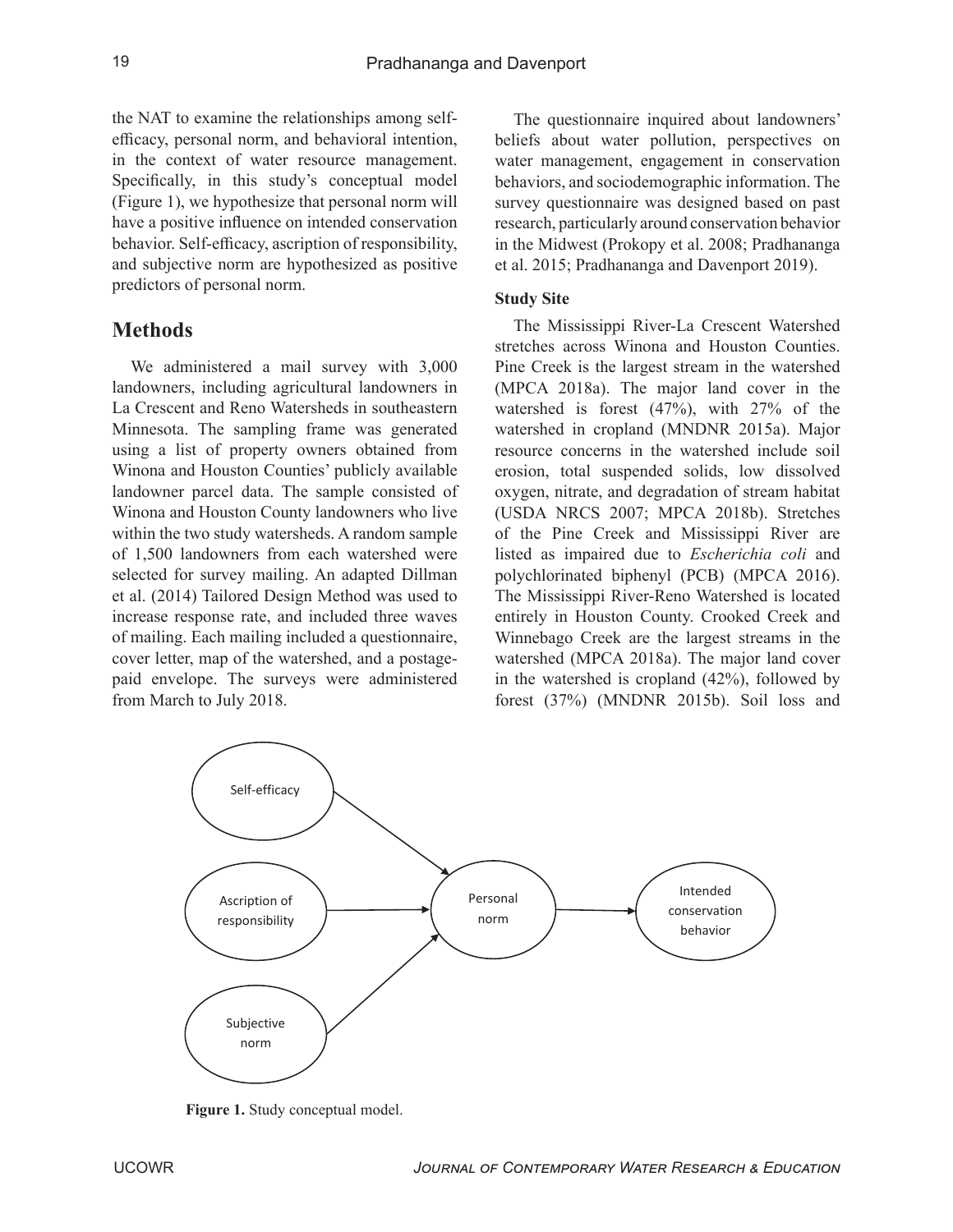oxygen depletion are major resource concerns in the watershed (USDA NRCS 2008). Stretches of Crooked Creek and Winnebago Creek are listed as impaired for *E.coli* and aquatic macroinvertebrate bioassessments (MPCA 2016). Residents in the Houston and Winona Counties are predominantly White (97% and 94%, respectively) and non-Hispanic (U.S. Census Bureau 2019, American Community Survey 5-year estimates). Median age varies; Winona County residents (Med = 35) overall are younger than Houston County residents  $(Med = 45)$ , and gender identity reported is evenly split between male and female. About 25% of residents in Houston County and 30% of residents in Winona County have a Bachelor's degree or higher, and median income is about \$60,000 in each county (Table 1).

#### **Measures**

*Ascription of responsibility* was measured using two items adapted from Pradhananga et al. (2019). An example item measured is "It is my personal responsibility to help protect water." Respondents were asked to rate two statements on a five-point Likert type scale from strongly disagree (-2) to strongly agree (+2). *Subjective norm* was measured using two items based on suggestions from Ajzen (1991) and adapted from past empirical work (e.g., Karppinen 2005;

**Table 1.** Study area demographic characteristics.

Bernath and Roschewitz 2008; Pradhananga et al. 2015). Items included "People who are important to me expect me to use conservation practices on my land" and "People who are important to me expect me to maintain my land/farm in a way that does not contribute to water resource problems." Respondents rated each statement on a fivepoint Likert type scale from strongly disagree (-2) to strongly agree (+2). *Self-efficacy* was measured using three items rated on a four-point scale from not at all capable (0) to very capable (3). Following recommendations from Bandura (2006) and adapted from an application in a study about recycling (Tabernero and Hernández 2011), the response scale was developed as a unipolar scale. The question stem was framed as "To what extent do you believe you are capable of the following?" The items included "Using a new conservation practice on the land/farm," and "Changing land use practices to reduce impacts on water resources." *Personal norm* was measured using three items adapted from past applications of normative theories to conservation behavior (e.g., Harland et al. 2007; Pradhananga et al. 2015; 2019). Respondents rated each statement on a fivepoint Likert type scale from strongly disagree (-2) to strongly agree  $(+2)$ . An example item is "I feel a personal obligation to use conservation practices on my land/property." *Intended conservation* 

|                   |                                               | <b>Houston</b> | Winona   |
|-------------------|-----------------------------------------------|----------------|----------|
| Gender:           | Male                                          | 50.2%          | 49.5%    |
|                   | Female                                        | 49.8%          | $50.5\%$ |
| Origin:           | Hispanic or Latino                            | $1.1\%$        | $3.0\%$  |
| Race:             | White alone                                   | 96.9%          | 93.6%    |
|                   | Other races                                   | $2.2\%$        | $4.7\%$  |
|                   | Two or more races                             | $0.9\%$        | $1.7\%$  |
| Age:              | Median (of all resident population)           | 45.3           | 35.2     |
|                   | 65 years and over (of 18 and over population) | 26.5%          | 20.0%    |
| <b>Education:</b> | Bachelor's degree or higher                   | 24.8%          | $30.1\%$ |
| Income:           | Median income                                 | \$60,382       | \$59,329 |

Source: U.S. Census Bureau, 2019 American Community Survey 5-year estimates.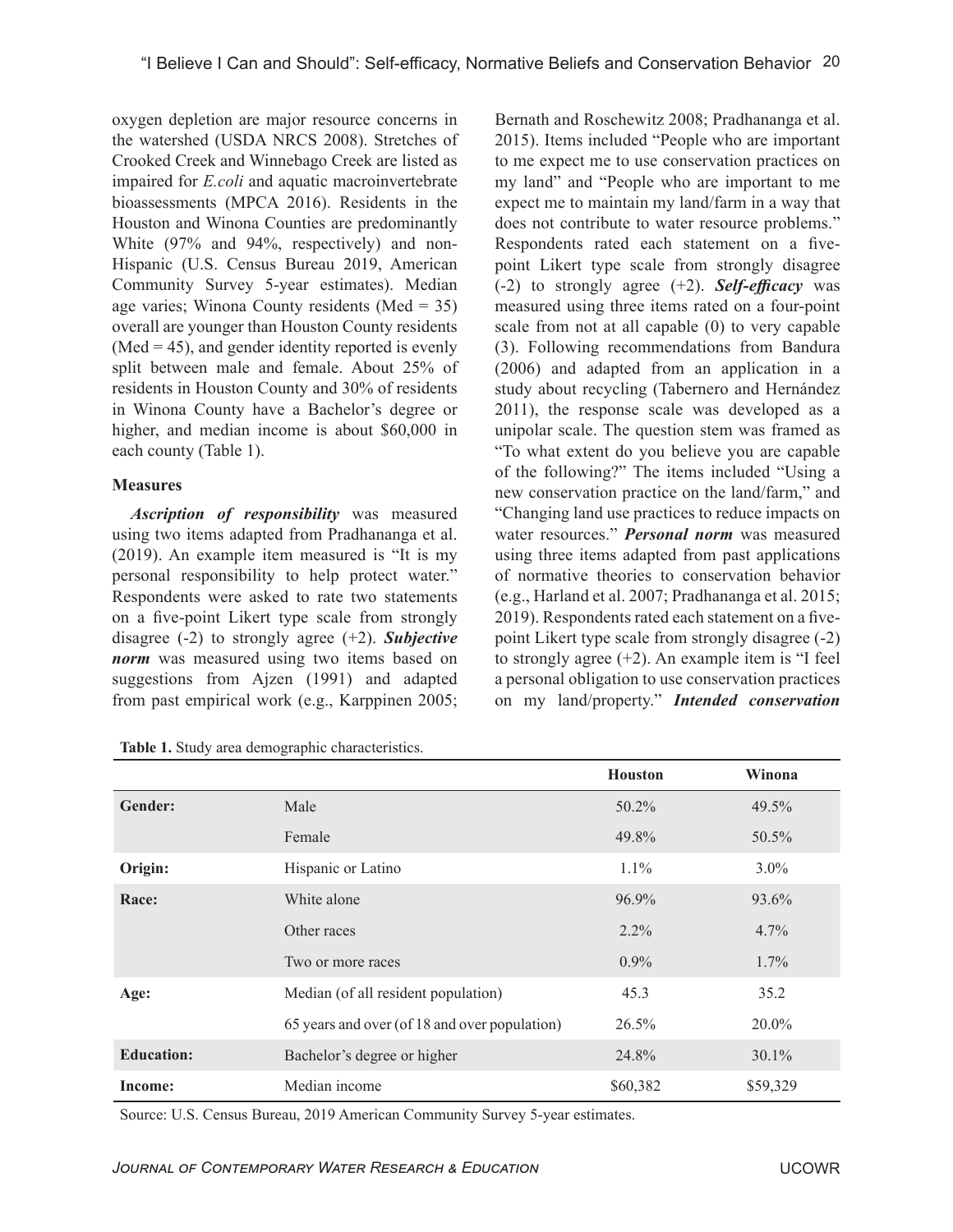*behavior* was measured using two items on a five-point scale from most certainly not (-2) to most certainly will  $(+2)$ . Intentions to engage in two behaviors were measured: "Use a new conservation practice on my land," and "Contact conservation assistance professionals about water resource initiatives."

#### **Analysis**

Convergent and discriminant validity were assessed using composite reliability and average variance extracted (AVE) (Fornell and Larcker 1981). AVE scores greater than 0.5, and composite reliability greater than 0.7 indicate adequate convergent validity (Raykov 1997; Hair et al. 2010). Discriminant validity is achieved if the correlations between latent constructs do not exceed the square root of AVE for either construct in the pair being compared (Fornell and Larcker 1981).

We used structural equation modeling to test the hypothesized relationships in the conceptual model (Figure 1). Model fit was examined by assessing several model fit indices. We considered the model to have adequate fit to the data if it had a relative chi-square (χ<sup>2</sup>/df) of five or less (Schumacker and Lomax 2004), a root mean square error of approximation (RMSEA) less than 0.07 (Steiger 2007), standardized root mean square residual (SRMR) less than 0.08 (Hu and Bentler 1999), and incremental fit index (IFI) greater than 0.95 (Kline 2016). The model was estimated using the full information maximum likelihood method in LISREL 8.80.

We conducted mediation analysis to assess the direct and indirect effects of the exogenous variables (i.e., ascription of responsibility, subjective norm, and self-efficacy) on intended conservation behavior (Hayes 2013). The indirect effect of each exogenous variable on intentions for conservation behavior was calculated as the product of the predictor's (i.e., ascription of responsibility, subjective norm, self-efficacy) effect on the mediator (i.e., personal norm), and the mediator's effect on the criterion variable (i.e., intended conservation behavior). The Sobel test (Sobel 1986) was used to determine if the indirect effects were significant.

## **Results**

#### **Response Rate and Respondent Profile**

Overall, 597 landowners completed the survey for a response rate of 23%. Response rates were 23% in La Crescent and 21% in Reno Watersheds.

Most respondents in both La Crescent (77%) and Reno (80%) Watersheds identified as male. A vast majority of respondents characterized their race and ethnicity as White (La Crescent: 98%, Reno: 92%). Median age among La Crescent (48% 65 years of age and over) and Reno (45% 65 years of age and over) Watershed respondents was 65 and 64, respectively. Almost half of the respondents in La Crescent Watershed (42%), and about onethird of respondents in Reno Watershed (35%) had attained at least a college bachelor's degree. A majority of respondents (59%) reported an annual household income of \$75,000 or more in La Crescent, and 48% of Reno Watershed respondents reported an annual household income of \$75,000 or more. Most respondents in La Crescent (82%) and Reno (66%) Watersheds did not use their land for agricultural production.

Comparisons with census statistics reveal that the survey respondent sample includes higher proportions of older adult (65 years of age and over) and of male-identifying residents than those residing in the two counties (Table 1). Demographic statistics also suggest that survey respondents overall have higher formal education attainment and income than area residents. Though these differences are consistent with other studies using similar sampling frames in rural areas (i.e., county property owner identification lists), it is important to acknowledge that the voices of residents who are younger, identify as female, or have lower household incomes are underrepresented in this study.

A majority of respondents believed that they are moderately to very capable of using a new conservation practice (57%) and maintaining conservation practices (70%) on their land/farm. A vast majority of respondents somewhat to strongly agreed that it is their personal responsibility to help protect water (88%), and to make sure that what they do on their land does not contribute to water resource problems (89%). Most respondents somewhat to strongly agreed that people who are important to them expect them to use conservation practices on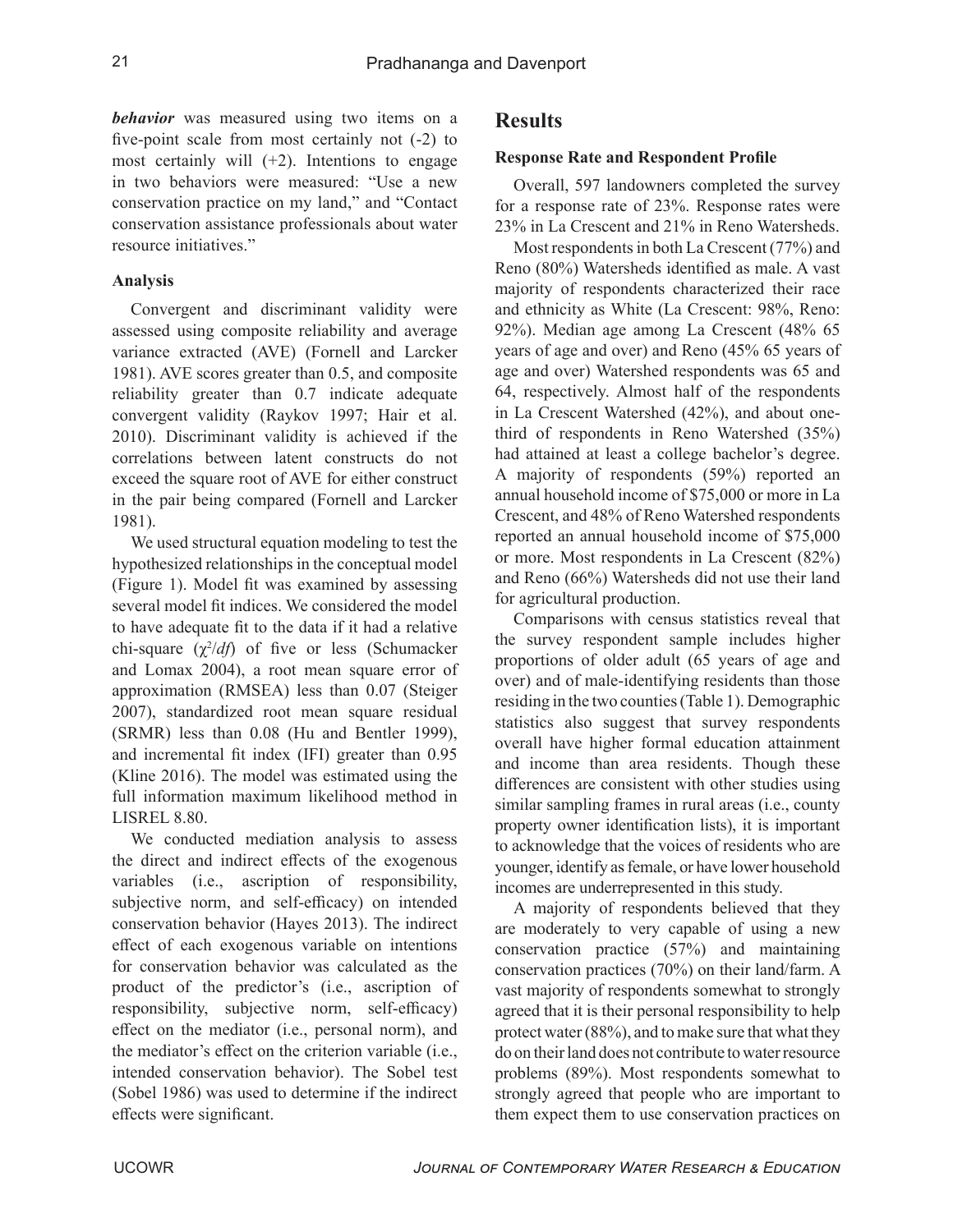their land (60%), and maintain their land in a way that does not contribute to water resource problems (72%). A majority of respondents also agreed that they feel a personal obligation to do whatever they can to prevent water pollution (84%), maintain their land/farm in a way that does not contribute to water resource problems (85%), and use conservation practices on their land/property (76%). Intentions of conservation behavior, however, were generally low. Only about a quarter of respondents reported that they probably to most certainly will use a new conservation practice on their land (26%), and fewer reported that they probably or most certainly will contact conservation assistance professionals about water resource initiatives (16%). While intentions to engage in conservation behaviors are low in the study watersheds, it must be noted that only 28% of La Crescent Watershed and 34% of Reno Watershed respondents reported that they used their land for agricultural production. Further, most of the outreach from conservation assistance professionals such as SWCDs in the study area focuses on farmers, rather than nonfarm landowners. These factors may explain the low levels of intentions among survey respondents. The survey also inquired about landowners' current use of conservation practices. Most respondents reported using practices such as "using fertilizers/ pesticides on lawns and gardens at recommended rates" (80%) and "planting trees as windbreak on land/property" (72%). Smaller proportions of respondents reported using practices such as "rain barrel or cistern to store water" (25%), and "rain garden" (15%). However, not all practices (e.g., cover crops and conservation tillage) are applicable to all landowners surveyed.

#### **Structural Equation Modeling**

Composite reliability exceeded the threshold of 0.7 for all latent constructs. Factor loadings of observed measures on latent constructs ranged between 0.71 and 0.91 (Table 2). The AVE of latent constructs ranged between 0.55 and 0.81. AVE square root scores of all latent constructs were greater than factor correlations between pairs of latent constructs (Table 3). These results demonstrate acceptable convergent and discriminant validity. These findings demonstrate that the latent constructs in the conceptual model,

including ascription of responsibility and personal norms are distinct constructs.

The structural model with ascription of responsibility, subjective norm, and self-efficacy as exogenous variables, and personal norm and intended conservation behavior as endogenous variables demonstrated adequate model fit (Figure 2). Relative chi-square of the model was less than 5  $(\chi^2/df = 2.45)$ . RMSEA value was below the threshold of  $0.07$  (RMSEA =  $0.049$ ,  $90\%$  confidence interval: 0.038-0.061). IFI was 0.98, above the 0.95 threshold. The paths from self-efficacy ( $\beta$  = 0.17, t = 3.83), ascription of responsibility ( $\beta = 0.38$ , t = 6.70), and subjective norm  $(β = 0.24, t = 4.58)$  to personal norm were statistically significant. Personal norm was a statistically significant positive predictor of intended conservation behavior (β = 0.22, t = 3.20). Self-efficacy also had a direct and positive effect on intended conservation behavior (β = 0.20, t = 3.52). The model explained 18% of the variance in intended conservation behavior, and 40% of the variance in personal norm. The statistically significant indirect effects of the exogenous variables, ascription of responsibility, subjective norm, and self-efficacy on intended conservation behavior suggest that the relationship between the exogenous variable and intended conservation behavior is mediated by personal norm (Table 4). However, we also found that the direct effect of self-efficacy on intended conservation behavior was significant. This suggests that the effect of self-efficacy on intended conservation behavior is not completely mediated by personal norm.

## **Discussion**

This paper contributes to the body of knowledge supporting a normative basis for pro-environmental behavior and arguing that self-interest alone does not fully capture what compels landowners to take conservation action. In this study we used an integrated norm activation model to examine landowner personal norms and conservation behaviors. Specifically, we investigated the influence of self-efficacy, personal responsibility, and subjective norms on respondents' personal norms and ultimately, their intentions to take conservation action. Findings indicate that landowners who feel a personal moral obligation to protect water have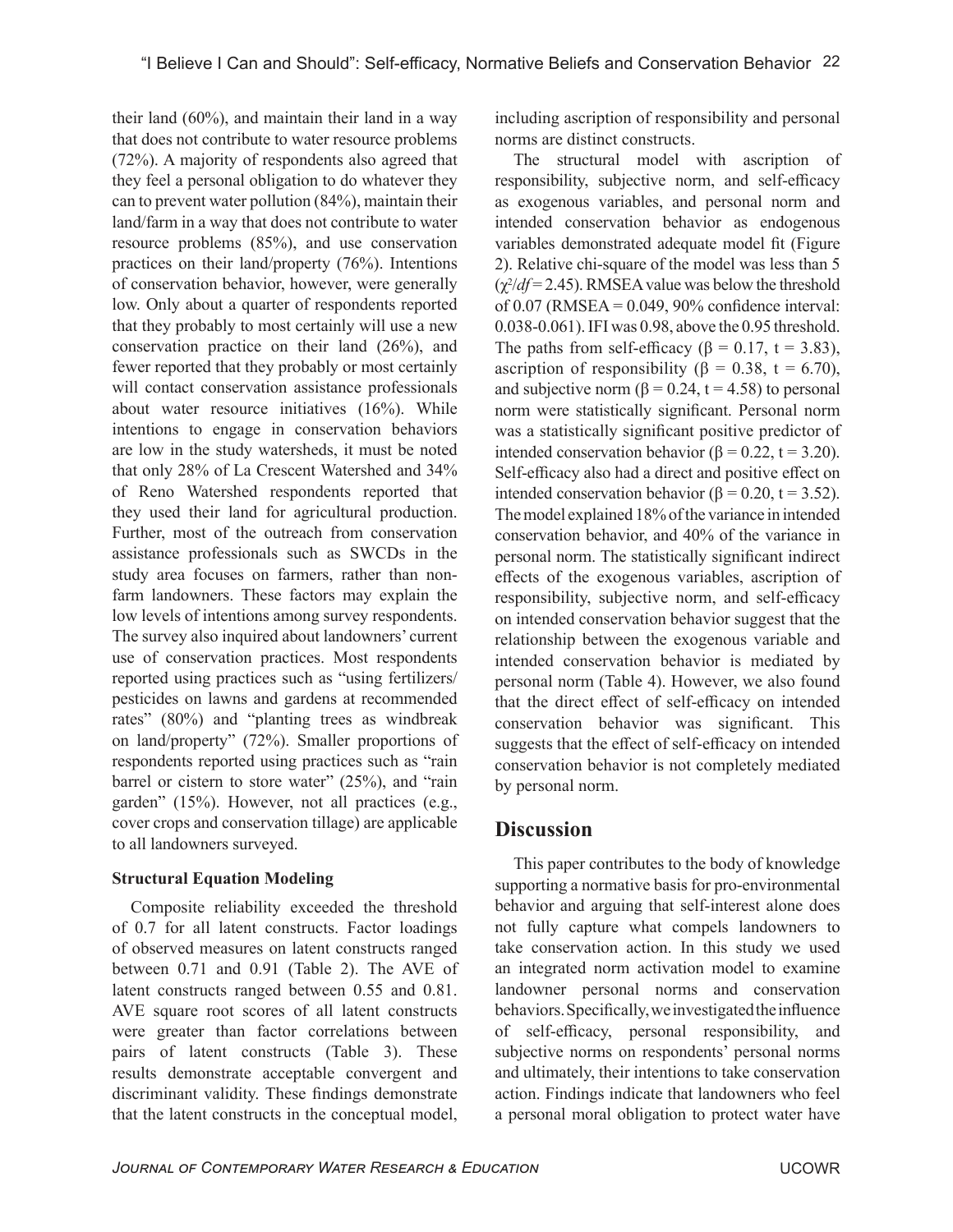| <b>Latent Variable</b>                            | <b>Survey Item</b>                                                                                                                                                                    | Mean*   | <b>SD</b> | Factor<br>Loadings<br>$(\lambda)$ | Composite<br><b>Reliability</b><br>$(\rho)$ |
|---------------------------------------------------|---------------------------------------------------------------------------------------------------------------------------------------------------------------------------------------|---------|-----------|-----------------------------------|---------------------------------------------|
|                                                   | It is my personal responsibility to help protect water                                                                                                                                | 1.36    | 0.82      | 0.78                              |                                             |
| Ascription of<br>responsibility <sup>a</sup>      | It is my personal responsibility to make sure that what<br>I do on the land doesn't contribute to water resource<br>problems                                                          | 1.45    | 0.78      | 0.87                              | 0.81                                        |
| Subjective norm <sup>a</sup>                      | People who are important to me expect me to use<br>conservation practices on my land                                                                                                  | 0.75    | 0.88      | 0.89                              |                                             |
|                                                   | People who are important to me expect me to maintain<br>my land/farm in a way that does not contribute to water<br>resource problems                                                  | 0.95    | 0.86      | 0.91                              | 0.90                                        |
| Self-efficacy <sup>b</sup>                        | Using a new conservation practice on the land/farm                                                                                                                                    | 2.64    | 1.04      | 0.92                              |                                             |
|                                                   | Maintaining conservation practices on the land/farm                                                                                                                                   | 2.92    | 1.03      | 0.85                              | 0.91                                        |
|                                                   | Changing land use practices to reduce impacts on water<br>resources                                                                                                                   | 2.65    | 1.07      | 0.85                              |                                             |
| Personal norm <sup>a</sup>                        | I feel a personal obligation to do whatever I can to<br>prevent water pollution                                                                                                       | 1.28    | 0.85      | 0.85                              |                                             |
|                                                   | I feel a personal obligation to maintain my land/farm<br>in a way that does not contribute to water resource<br>problems                                                              | 1.34    | 0.88      | 0.90                              | 0.88                                        |
|                                                   | I feel a personal obligation to use conservation<br>practices on my land/property                                                                                                     | 1.09    | 0.94      | 0.78                              |                                             |
| Intended<br>conservation<br>behavior <sup>c</sup> | Use a new conservation practice on my land                                                                                                                                            | $-0.13$ | 1.05      | 0.78                              |                                             |
|                                                   | Contact conservation assistance professionals (e.g.,<br>my soil and water conservation district or the Natural<br>Resources Conservation Service) about water resource<br>initiatives | $-0.39$ | 0.98      | 0.70                              | 0.71                                        |

**Table 2.** Descriptive statistics, reliability analysis, and factor loadings of items measuring constructs in the structural model.

<sup>a</sup>Variables measured on a 5-point scale from *strongly disagree* (-2) to *strongly agree* (2). <sup>b</sup>Variables measured on a 4-point scale from *not at all capable* (0) to *very capable* (3). <sup>c</sup>Variables measured on a 5-point scale from *most certainly not* (-2) to *most certainly will* (2). SD = Standard Deviation.

stronger intentions to take actions, or in our case, to use a new conservation practice on their land and to contact conservation professionals about water resource initiatives. These findings confirm past research demonstrating a link between personal norms and pro-environmental behaviors in a wide range of behavioral contexts (Bamberg and Möser 2007), including farmer conservation behavior (Pradhananga and Davenport 2019), household water use (Harland et al. 2007), and household sanitation (Poortvliet et al. 2018). Our study results are important to conservation professionals because they offer evidence that protecting water is viewed by many landowners as a self-expectation, a moral obligation. For these individuals, protecting water is consistent with the concept of "self" and evokes positive self-evaluations (Schwartz 1977). Research examining farmers' identity has also shown that farmers with a conservationist or stewardship identity are more likely to engage in conservation behaviors (e.g., McGuire et al. 2015; Dixon et al. 2021).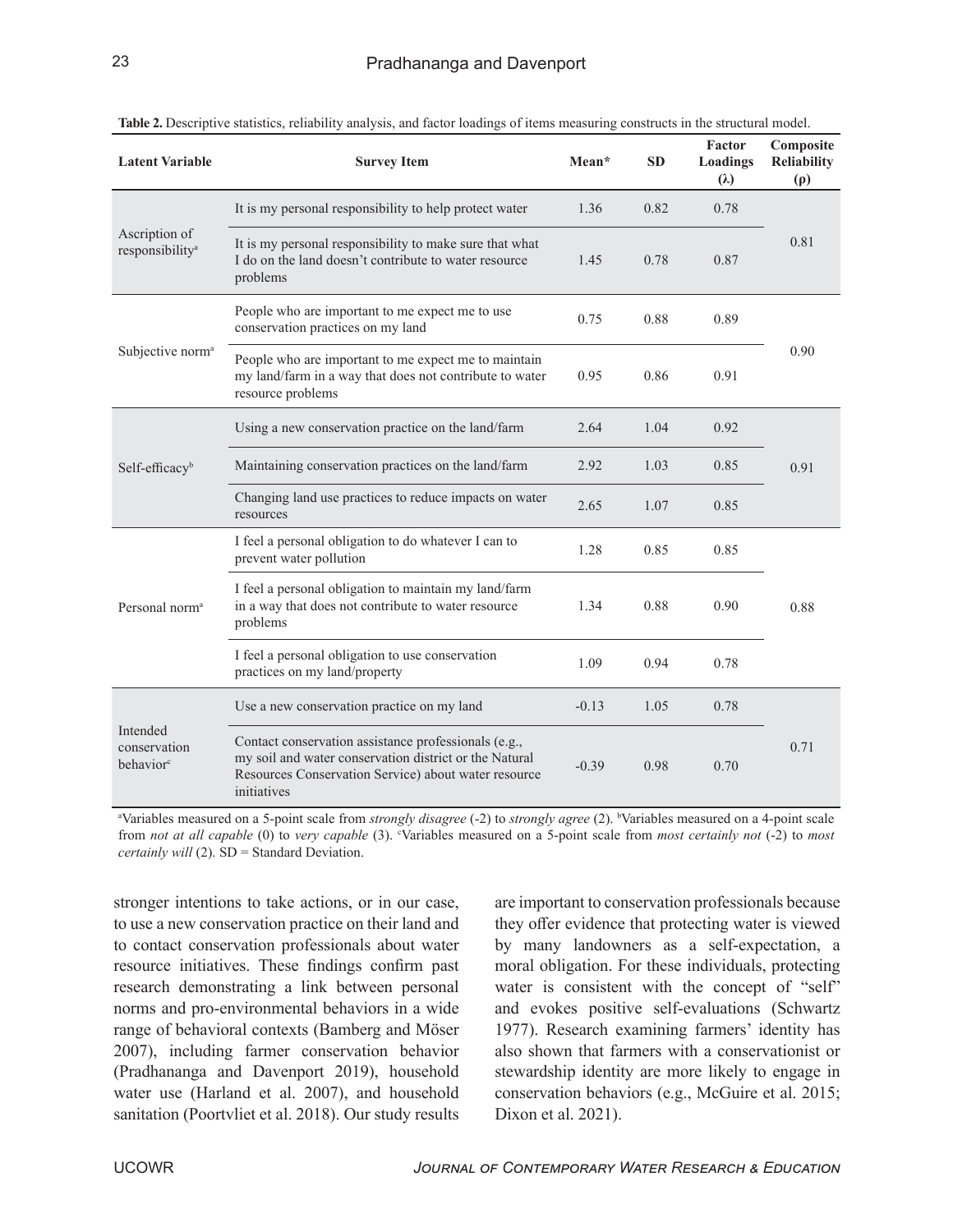Personal norms are also significant because the study shows they fully mediate the effect of responsibility and perceived social expectations (i.e., subjective norms) on conservation behaviors. In other words, the two antecedent beliefs, responsibility and perceived social expectations, do not directly influence intentions to act. They must first be internalized or activated as selfexpectations to protect water and ultimately as intentions to act. Programs that appeal to landowners' sense of personal responsibility and promote conservation as a social norm are likely to activate feelings of personal obligation, which in turn affects conservation behavior.

Of the three antecedent beliefs in the model, ascription of personal responsibility had the

| Constructs <sup>a</sup> |            |            |            | PN         | ICB        |
|-------------------------|------------|------------|------------|------------|------------|
|                         | 0.83(0.69) |            |            |            |            |
|                         | 0.39       | 0.87(0.76) |            |            |            |
|                         | 0.57       | 0.34       | 0.90(0.81) |            |            |
|                         | 0.58       | በ 39       | 0.51       | 0.84(0.71) |            |
|                         | 0.32       |            |            | 0.38       | 0.74(0.55) |

**Table 3.** Discriminant validity matrix.

 $A^A$ AR = Ascription of responsibility; SE = Self-efficacy; SN = Subjective norm; PN = Personal norm; CB = Conservation behavior. Note: Off-diagonal elements are correlations between constructs. Diagonal elements (bold) are the square root of average variance extracted (AVE) between the constructs and their indicators (AVE scores in parentheses). To meet the criteria for discriminant validity, off-diagonal elements should be less than 0.85 and AVE square root scores should be larger than correlations in the same row and column.



**Figure 2.** Standardized solution for structural model of beliefs, personal norms, and intended conservation behavior. Only statistically significant ( $p \le 0.05$ ) paths shown in figure. Chi-square ( $\chi^2$ ,  $df = 44$ ) = 107.90;  $\chi^2/df = 2.45$ ; Root Mean Square Error of Approximation (RMSEA) = 0.049 (90% CI: 0.038-0.061); Incremental Fit Index (IFI) = 0.98.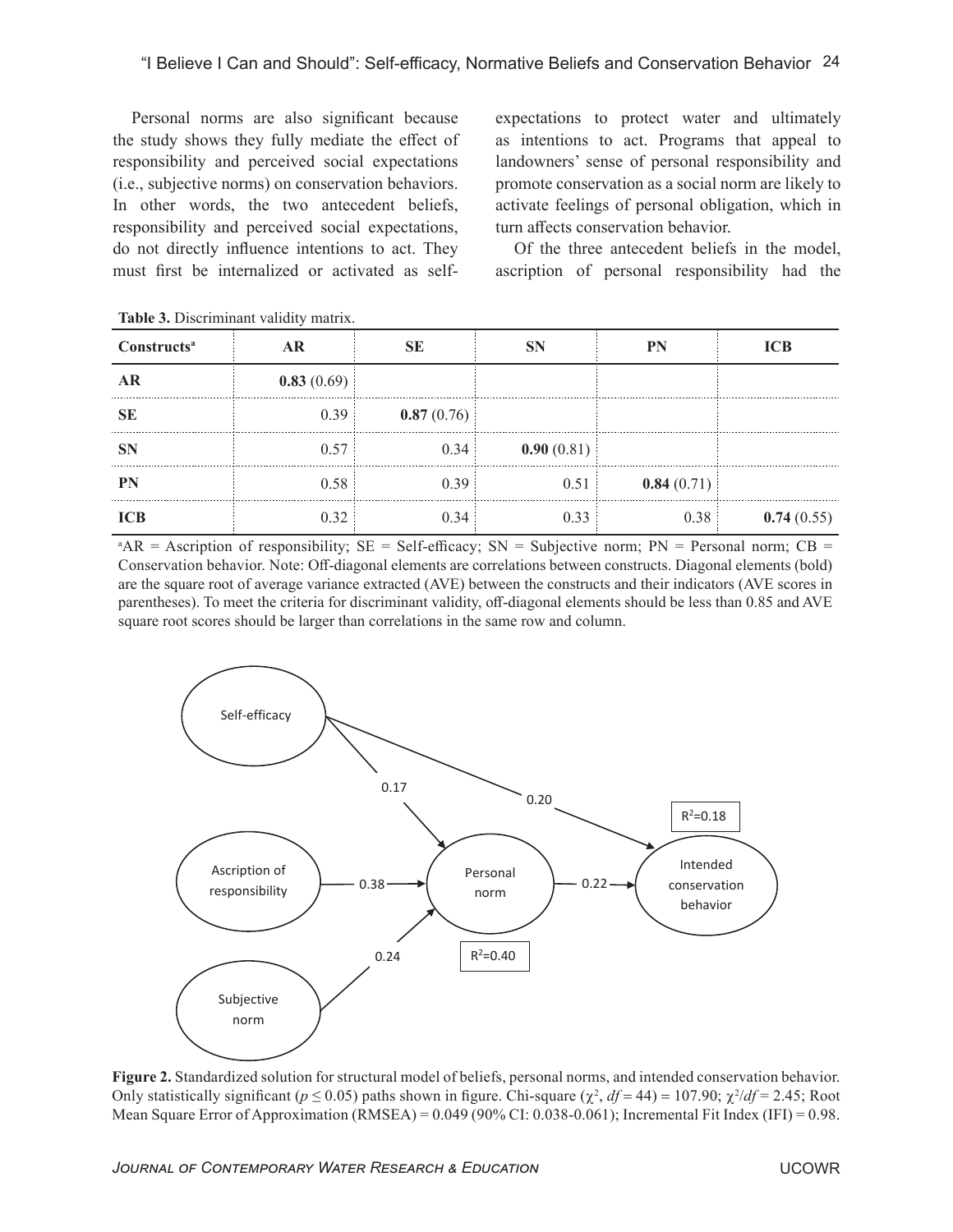| <b>Indirect Effect</b>                    | <b>Product of Unstandardized Coefficients</b> | Z-statistic | p-value  |
|-------------------------------------------|-----------------------------------------------|-------------|----------|
| $SE^a \rightarrow PN^b \rightarrow ICB^c$ | 0.04                                          | 2.527       | $0.011*$ |
| $AR^d \rightarrow PN \rightarrow ICB$     | 0.08                                          | 2.815       | $0.005*$ |
| $SN^e \rightarrow PN \rightarrow ICB$     | 0.05                                          | 2.629       | $0.008*$ |

**Table 4.** Indirect effects of self-efficacy, ascription of responsibility, and subjective norm on landowners' intended conservation behavior.

"Self-efficacy; <sup>b</sup>Personal norm; <sup>c</sup>Intended conservation behavior; <sup>d</sup>Ascription of responsibility; "Subjective norm; \*Statistically significant ( $p \leq 0.05$ ).

biggest effect on personal norms. This finding is consistent with past applications of moral theories (e.g., NAT and VBN) which purport that feeling personally responsible for addressing a problem activates personal norms to take action (Stern et al. 1999; Harland et al. 2007; Pradhananga and Davenport 2019). In our study, landowners who believe it is their personal responsibility to protect water have higher self-expectations to take action.

Subjective norms, or perceived social expectations, also influence personal norms. Schwartz (1977) argues that behavioral norms shared by members of a group become selfexpectations for individual group members as they are "learned" through social interactions (p. 231). This study's findings lend further credence to the subjective norm internalization process posited by Schwartz (1977) and are consistent with more recent research reporting a positive effect of social norms on personal norms in multiple behavioral contexts including landowner conservation behavior (Bamberg and Möser 2007; Klöckner 2013; Pradhananga et al. 2015). Importantly, our study conceptualized social norms as the expectations of people *important* to the respondent, assuming that important people, rather than society at large, have a bigger effect on personal norm development. For example, the broader farming community may not have established social norms for conservation. Yet, normative influences of *important* others such as family and like-minded conservationist farmers may influence norm activation among farmers.

A unique contribution of our work is the inclusion of the concept self-efficacy as an antecedent belief in the model. This approach is consistent with Bandura's (2001) social cognitive theory and Schwartz's (1977) NAT. Findings here demonstrate the role believing in one's ability to make a difference has in developing a personal norm and taking action to protect water. We found that self-efficacy has a direct effect on behavioral intention, as well as an indirect effect through personal norms. The effect of self-efficacy on personal norms is consistent with the norm activation process outlined in the NAT which suggests that perceived ability activates personal norms (Schwartz 1977). Lack of ability may also have a "neutralizing" effect on personal norms (Schwartz 1977, p. 246). Even when personal norms are activated, without the ability to take action, individuals may not be able to follow through on their feelings of obligation, which can result in negative self-evaluations. Further, the NAT also suggests that personal norms are activated when individuals believe that there are actions that can address a problem. This study shows that self-efficacy, or perceptions of one's ability to take action (e.g., use conservation practices) to meet certain outcomes (e.g., improve water quality) (Bandura 2001) also activates personal norms for water protection. Landowners are more likely to feel a sense of personal obligation to take action if they believe that they are capable of taking actions that are effective at addressing water resource problems.

Past studies have reported links between high levels of self-efficacy and pro-environmental behaviors including recycling (Tabernero and Hernández 2011), energy conservation (Lee and Tanusia 2016), support for biodiversity (Clayton et al. 2017), farmer decision-making (Perry and Davenport 2020), and landowner engagement in invasive species management (e.g., Clarke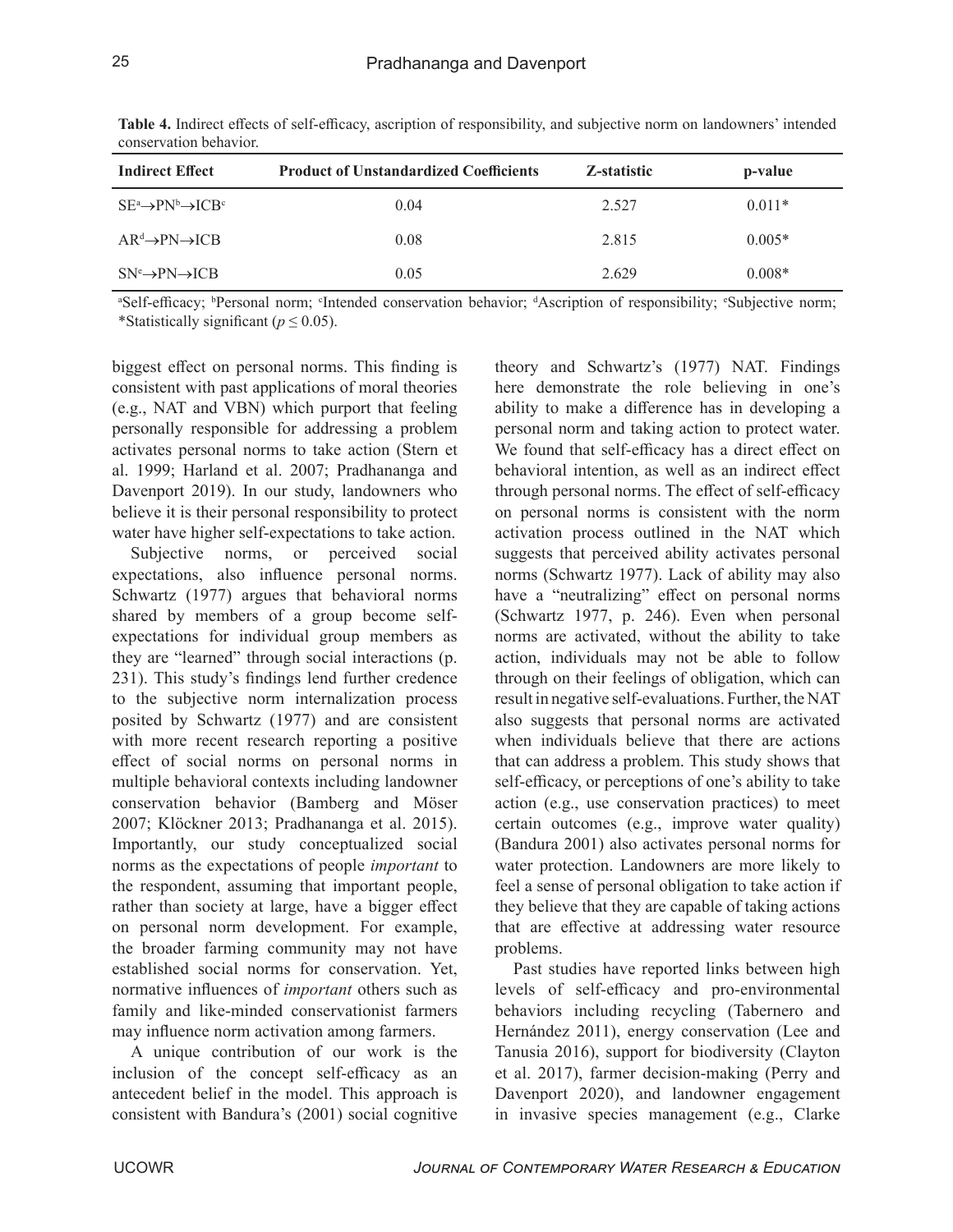et al. 2021a; 2021b). Perceptions about whether one is capable of influencing outcomes not only affect behavioral choices, but also the amount and persistence of effort one is willing to put into the behavior (Bandura 2001). When people perceive that they do not have control over outcomes, they are less likely to take action and exert high or persistent effort into taking action (Bandura 2001). Adopting a new conservation practice is considered a "high-cost" pro-environmental behavior (Esfandiar et al. 2020), suggesting that it requires considerable time, money, and effort to undertake. Thus, the sentiments, "I believe I can" and "My actions will make a difference" become crucibles of conservation action. Two distinct dimensions of self-efficacy are essential to behavior: perceived ability to perform a conservation practice (e.g., Pradhananga et al. 2015) and perceived efficacy of the practice itself to ameliorate the problem. Besides attenuating action, low self-efficacy beliefs can lead to feelings of frustration, guilt, and hopelessness (Perry and Davenport 2020). Higher levels of selfefficacy, on the other hand, can lead to landowner engagement in actions to protect natural resources (e.g., Clarke et al. 2021a; 2021b).

One limitation of this study is that we focus on behavioral intentions and not behaviors. While intentions to act are positively correlated with actual behaviors, studies have also noted inconsistencies between intentions and behaviors (e.g., Sheeran and Webb 2016). Further, we did not account for the influence of past or current use of conservation practices on landowners' intentions to use conservation practices in the future. Opportunities for future research exist in examining the influence of past use of conservation practices on landowners' beliefs and intentions to use conservation practices in the future.

From a practical perspective, this study makes several key assertions that inform conservation programming. First, personal ethics are major drivers of conservation behavior. Conservation programs that focus solely on self-interest appeals, conventional science communication, and incentives like technical and financial assistance, may not have the return on investment intended, especially for those whose decisions hinge on feeling personally responsible for water

protection, believing neighbors or local officials expect them to take action, or knowing they can make a difference in water outcomes. Second, low self-efficacy is doubly important as both a constraint to feeling morally obligated to act and as a barrier to the behavior itself, even when feelings of obligation exist. Not knowing how to take action, not believing one has the ability to take action, and not feeling that the action will make a meaningful difference are potentially high hurdles for conservation programming to overcome.

Our study suggests that strategies that appeal to landowners' sense of personal responsibility and self-expectations, promote conservation action as a social norm, and build landowners' self-efficacy, or confidence in their ability to make a difference are essential to supporting and sustaining conservation behaviors. Since beliefs about personal responsibility and social expectations do not have direct effect on intentions to engage in conservation, strategies that emphasize the activation of norm are more likely to be successful. Studies examining a range of norm-based intervention strategies such as benchmarking and commitment have shown to be effective in inspiring behavior change (Abrahamse et al. 2005; 2007; de Snoo et al. 2010). Research shows that benchmarking, or providing feedback about one's behaviors and the actions others are taking, leads to normative pressure to keep up with others (Abrahamse et al. 2005; de Snoo et al. 2010; 2013; Lokhorst et al. 2010). For example, applications of benchmarking to farmer behavior have shown that farmers who received feedback comparing their conservation actions with others spent more time on conservation (e.g., de Snoo et al. 2010). In La Crescent and Reno Watersheds, providing feedback to landowners about their use of conservation practices compared to their neighbors may be useful in promoting social norms of conservation and increasing landowner engagement in conservation.

Commitment-making, or asking people to commit to taking action can activate personal norms in a decision-making situation (McKenzie-Mohr 2000; Lokhorst et al. 2010). Research in this area has found that benchmarking, along with commitment can influence farmers' engagement in conservation (e.g., de Snoo et al. 2010; Lokhorst et al. 2010). Further, asking landowners to make small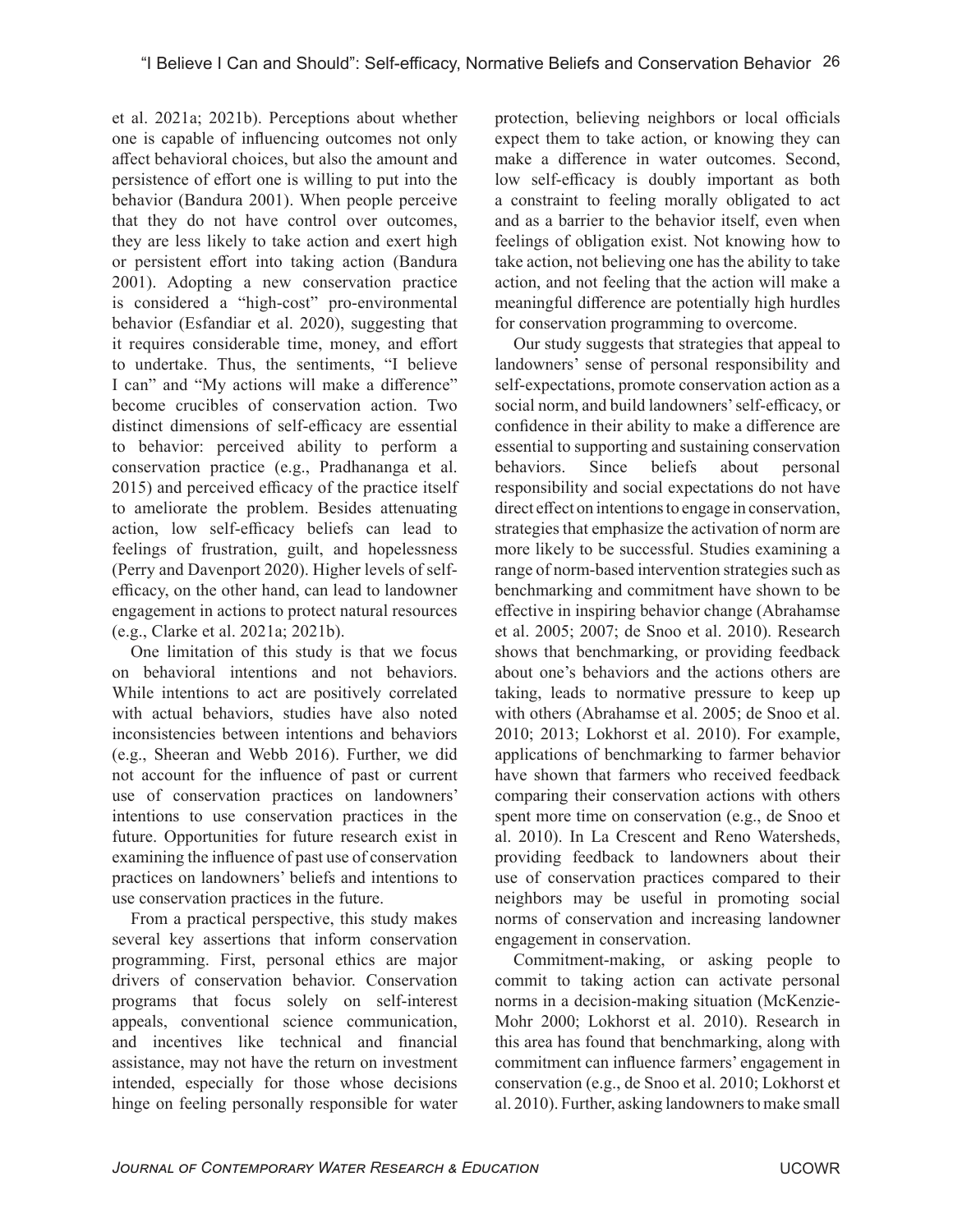commitments such as contacting conservation professionals can lead to participation in more substantial activities such as conservation programs (Kennedy 2010). A critical practical question for conservation educators, extension agents, and field staff is "Who are the important people with influence on landowners' self-expectations and conservation decision-making?" This survey effort (Pradhananga et al. 2019) and other similar studies (e.g., Pradhananga et al. 2014; 2018) of Minnesota landowners reveal that family members, neighbors, and local conservation agencies are among the most influential groups when conservation decisions are made. Knowing those influential referent groups and engaging them in communitycentered conservation program development and implementation is likely to make a difference.

Finally, this study shows that programs to build landowners' self-efficacy are needed to promote conservation behaviors. Bandura (2012) outlines four main sources of self-efficacy: 1) enactive experiences (e.g., mastery, resiliency), 2) vicarious experience (e.g., social models of success), 3) social persuasion (e.g., reinforcement of positive self-image and reduction of self-doubt), and 4) emotional and physical states. More recently, Perry and Davenport (2020) identified sources of farmers' self-efficacy to engage in conservation agriculture. The authors identified personal achievement in soil conservation and precision agriculture, observing others' success, and peer feedback as primary sources of self-efficacy. Feedback plays a critical role in building self-efficacy. Feedback that highlights social models of success can be a useful tool to enhance landowners' self-efficacy. For example, strategies such as sharing success stories of water protection can help establish conservation as a community norm and build landowners' selfefficacy. Programs and communication campaigns that provide social and ecological feedback about the outcomes of conservation practices (e.g., erosion control, water quality improvements) are strategies to build self-efficacy. Providing honest and localized social and biophysical feedback about conservation practice impacts, including benchmarking to demonstrate what others are doing and their successes and challenges creates transparency and enables community-driven dialogue.

## **Conclusion**

Study findings show that landowners' conservation action is driven by their feelings of personal obligation, and beliefs about whether one is capable of taking actions to influence outcomes (i.e., self-efficacy). Landowners who feel a sense of personal obligation and believe that they can take actions that can make a difference are more likely to take conservation actions. Further, landowners who believe it is their personal responsibility to protect water and perceive social expectations are more likely to develop feelings of personal obligation. Importantly, this study highlights the significance of self-efficacy as an activator of personal norm, as well as a driver of conservation behavior.

## **Acknowledgements**

The authors would like to thank Winona County, Minnesota, and the Minnesota Pollution Control Agency for funding this research.

# **Author Bios and Contact Information**

**Amit Pradhananga** (corresponding author) is a research associate in the Center for Changing Landscapes and the Department of Forest Resources at the University of Minnesota. His research focuses on the human dimensions of natural resource management, particularly water resources, invasive species, and climate change adaptation. His research interests include landowner and farmer conservation behavior, community engagement, and inclusion and justice in environmental management. He has a PhD in Natural Resource Science and Management from the University of Minnesota. He may be contacted at [prad0047@umn.](mailto:prad0047%40umn.edu?subject=) [edu](mailto:prad0047%40umn.edu?subject=) or by mail at 37 McNeal Hall, 1985 Buford Ave., St. Paul, MN 55108.

**Mae Davenport** is the director of the Center for Changing Landscapes and professor in the Department of Forest Resources at the University of Minnesota. Her research interests are focused on the human dimensions of natural resource management, specifically land use planning, community-based ecosystem management, recreation planning; as well as human beliefs, attitudes, and behaviors associated with landscape change. She has a PhD in Natural Resource Science and Management from the University of Minnesota. She may be contacted at  $mdaven@umm.edu$  or by mail at 1530 Cleveland Avenue N, St. Paul, MN 55108.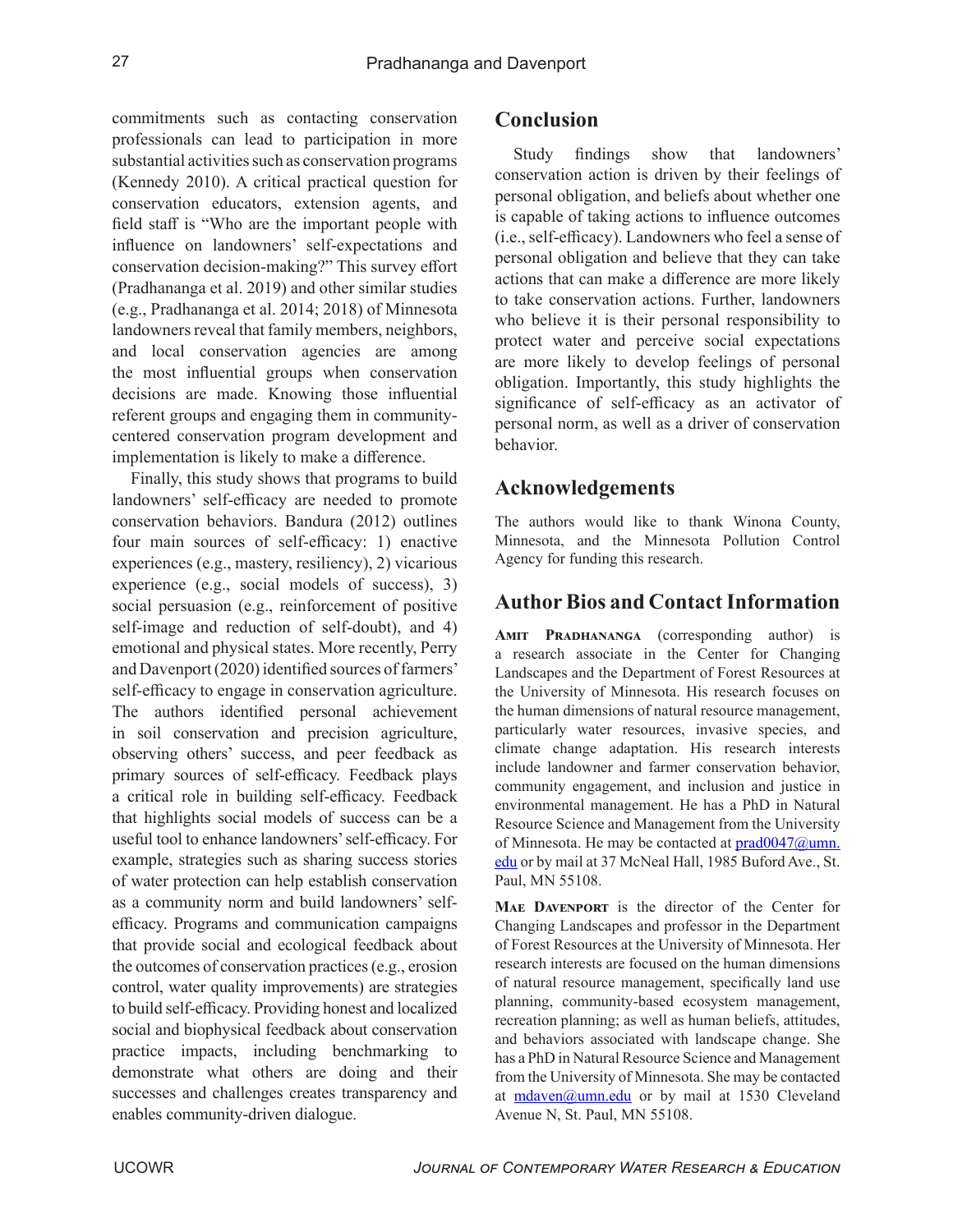## **References**

- Abrahamse, W., L. Steg, C. Vlek, and T. Rothengatter. 2005. A review of intervention studies aimed at household energy conservation. *Journal of Environmental Psychology* 25(3): 273- 291. Available at:  $\frac{https://doi.org/10.1016/j.}{https://doi.org/10.1016/j.}$  $\frac{https://doi.org/10.1016/j.}{https://doi.org/10.1016/j.}$  $\frac{https://doi.org/10.1016/j.}{https://doi.org/10.1016/j.}$ [jenvp.2005.08.002.](https://doi.org/10.1016/j.jenvp.2005.08.002) Accessed December 14, 2021.
- Abrahamse, W., L. Steg, C. Vlek, and T. Rothengatter. 2007. The effect of tailored information, goal setting, and tailored feedback on household energy use, energy-related behaviors, and behavioral antecedents. *Journal of Environmental Psychology* 27(4): 265-276. Available at: [https://](https://doi.org/10.1016/j.jenvp.2007.08.002) [doi.org/10.1016/j.jenvp.2007.08.002](https://doi.org/10.1016/j.jenvp.2007.08.002). Accessed December 14, 2021.
- Ajzen, I. 1991. The theory of planned behavior. *Organizational Behavior and Human Decision Processes* 50(2): 179-211.
- Arbuckle, J.G. and G. Roesch-McNally. 2015. Cover crop adoption in Iowa: The role of perceived practice characteristics. *Journal of Soil and Water Conservation* 70(6): 418-429. Available at: <https://doi.org/10.2489/jswc.70.6.418>. Accessed December 14, 2021.
- Armitage, C.J. and M. Conner. 2001. Efficacy of the theory of planned behaviour: A meta-analytic review. *British Journal of Social Psychology* 40(4): 471-499. Available at: [https://doi.](https://doi.org/10.1348/014466601164939) [org/10.1348/014466601164939.](https://doi.org/10.1348/014466601164939) Accessed December 14, 2021.
- Bamberg, S. and G. Möser. 2007. Twenty years after Hines, Hungerford, and Tomera: A new metaanalysis of psycho-social determinants of proenvironmental behaviour. *Journal of Environmental Psychology* 27(1): 14-25. Available at: [https://](https://doi.org/10.1016/j.jenvp.2006.12.002) [doi.org/10.1016/j.jenvp.2006.12.002](https://doi.org/10.1016/j.jenvp.2006.12.002). Accessed December 14, 2021.
- Bandura, A. 1977. Self-efficacy: Toward a unifying theory of behavioral change. *Psychological Review*  84(2): 191-215.
- Bandura, A. 1990. Perceived self-efficacy in the exercise of personal agency. *Journal of Applied Sport Psychology* 2(2): 128-163. Available at: [https://](https://doi.org/10.1080/10413209008406426) [doi.org/10.1080/10413209008406426](https://doi.org/10.1080/10413209008406426). Accessed December 14, 2021.
- Bandura, A. 1998. Health promotion from the perspective of social cognitive theory. *Psychology & Health* 13(4): 623-649. Available at: [https://](https://doi.org/10.1080/08870449808407422) [doi.org/10.1080/08870449808407422](https://doi.org/10.1080/08870449808407422). Accessed December 14, 2021.
- Bandura, A. 2001. Social cognitive theory: An agentic

perspective. *Annual Review of Psychology* 52: 1-26.

- Bandura, A. 2006. Guide for constructing self-efficacy scales. In: *Self-Efficacy Beliefs of Adolescents,*  F. Pajares and T. Urdan (Eds.). Information Age Publishing, Greenwich, CT, pp. 307-337.
- Bandura, A. 2012. On the functional properties of perceived self-efficacy revisited. *Journal of Management* 38(1): 9-44. Available at: [http://journals.sagepub.com/doi/](http://journals.sagepub.com/doi/abs/10.1177/0149206311410606) [abs/10.1177/0149206311410606.](http://journals.sagepub.com/doi/abs/10.1177/0149206311410606) Accessed December 14, 2021.
- Bernath, K. and A. Roschewitz. 2008. Recreational benefits of urban forests: Explaining visitors' willingness to pay in the context of the theory of planned behavior. *Journal of Environmental Management* 89(3): 155-166.
- Brehm, J.M., B.W. Eisenhauer, and R.S. Krannich. 2004. Dimensions of community attachment and their relationship to well-being in the amenity-rich rural west. *Rural Sociology* 69(3): 405-429.
- Brehm, J.M., B.W. Eisenhauer, and R.S. Krannich. 2006. Community attachments as predictors of local environmental concern: The case for multiple dimensions of attachment. *American Behavioral Scientist* 50(2): 142-165. Available at: [https://](https://doi.org/10.1177/0002764206290630) [doi.org/10.1177/0002764206290630.](https://doi.org/10.1177/0002764206290630) Accessed December 14, 2021.
- Chan, L. and B. Bishop. 2013. A moral basis for recycling: Extending the theory of planned behaviour. *Journal of Environmental Psychology* 36: 96-102.
- Clarke, M., Z. Ma, S.A. Snyder, and K. Floress. 2021a. Factors influencing family forest owners' interest in community-led collective invasive plant management. *Environmental Management* 67(6): 1088-1099.
- Clarke, M., Z. Ma, S.A. Snyder, and E.P. Hennes. 2021b. Understanding invasive plant management on family forestlands: An application of protection motivation theory. *Journal of Environmental Management* 286: 112161.
- Clayton, S., A.C. Prévot, L. Germain, and M. Saint-Jalme. 2017. Public support for biodiversity after a zoo visit: Environmental concern, conservation knowledge, and self-efficacy. *Curator: The Museum Journal* 60(1): 87-100.
- Corbett, J.B. 2002. Motivations to participate in riparian improvement programs: Applying the theory of planned behavior. *Science Communication*  23(3): 243-263. Available at: [https://doi.](https://doi.org/10.1177/107554700202300303) [org/10.1177/107554700202300303](https://doi.org/10.1177/107554700202300303). Accessed December 14, 2021.

De Groot, J.I.M. and L. Steg. 2009. Morality and prosocial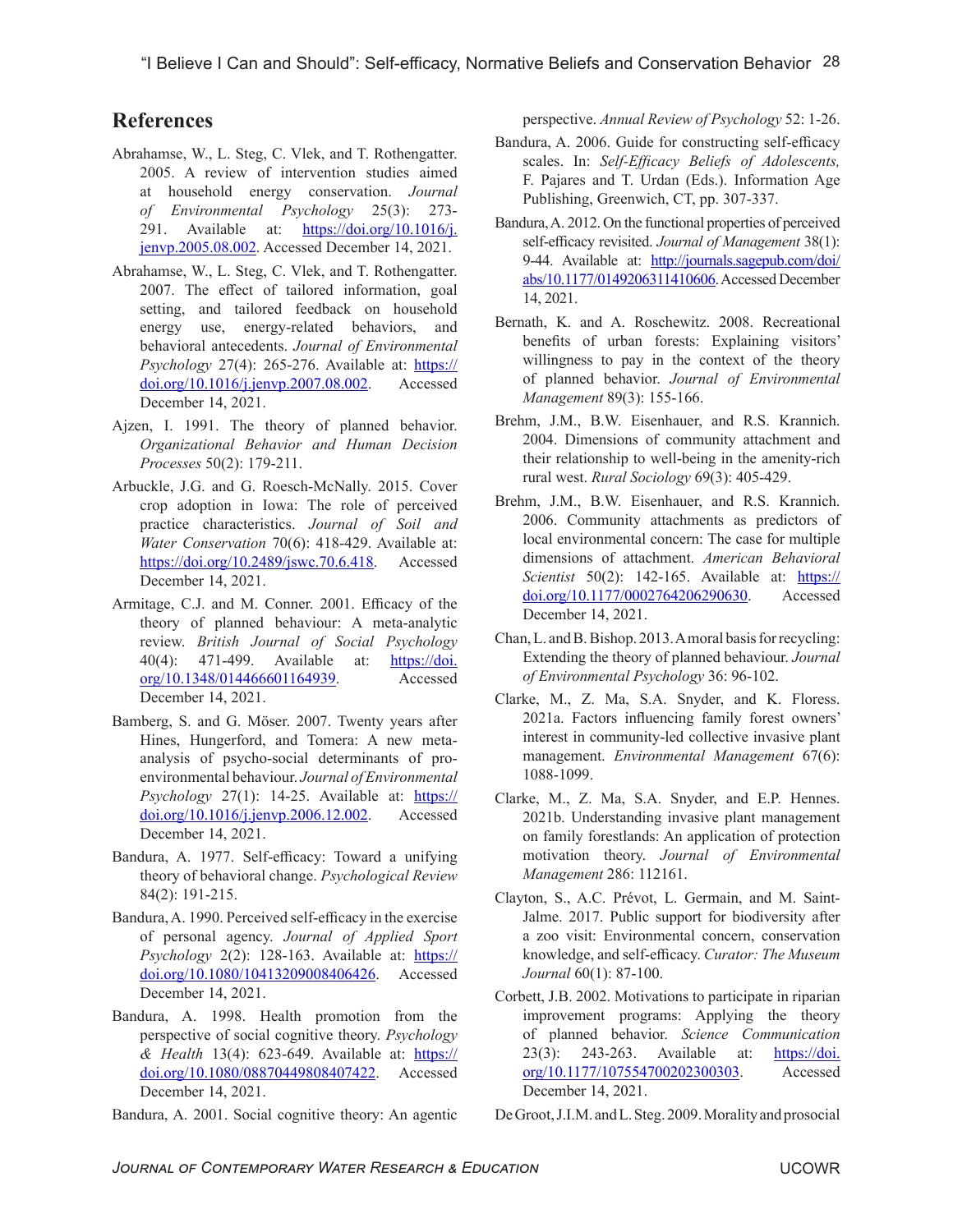behavior: The role of awareness, responsibility, and norms in the norm activation model. *The Journal of Social Psychology* 149(4): 425-449. Available at: <https://doi.org/10.3200/socp.149.4.425-449>. Accessed December 14, 2021.

- de Snoo, G.R., A.M. Lokhorst, J. van Dijk, H. Staats, and C.J.M. Musters. 2010. Benchmarking biodiversity performance of farmers. *Aspects of Applied Biology*  100: 311-317.
- de Snoo, G.R., I. Herzon, H. Staats, R.J.F. Burton, S. Schindler, J. van Dijk, A.M. Lokhorst, et al. 2013. Toward effective nature conservation on farmland: Making farmers matter. *Conservation Letters* 6(1): 66-72.
- Dillman, D.A., J.D. Smyth, and L.M. Christian. 2014. *Internet, Phone, Mail, and Mixed-Mode Surveys: The Tailored Design Method*. John Wiley & Sons, Hoboken, NJ.
- Dixon, A.P., J.G. Arbuckle, and E.C. Ellis. 2021. Farmer identities influence wildlife habitat management in the US Corn Belt. *People and Nature*. Available at: [http://dx.doi.org/10.1002/pan3.10257.](http://dx.doi.org/10.1002/pan3.10257) Accessed December 14, 2021.
- Esfandiar, K., R. Dowling, J. Pearce, and E. Goh. 2020. Personal norms and the adoption of proenvironmental binning behaviour in national parks: An integrated structural model approach. *Journal of Sustainable Tourism* 28(1): 10-32.
- Fornell, C. and D.F. Larcker. 1981. Evaluating structural equation models with unobservable variables and measurement error. *Journal of Marketing Research* 18(1): 39-50. Available at: [https://doi.](https://doi.org/10.2307/3151312) [org/10.2307/3151312](https://doi.org/10.2307/3151312). Accessed December 14, 2021.
- Fulton, D.C., M.J. Manfredo, and J. Lipscomb. 1996. Wildlife value orientations: A conceptual and measurement approach. *Human Dimensions of Wildlife* 1(2): 24-47. Available at: [https://doi.](https://doi.org/10.1080/10871209609359060) [org/10.1080/10871209609359060](https://doi.org/10.1080/10871209609359060). Accessed December 14, 2021.
- Hair, J.F., W.C. Black, B.J. Babin, and R.E. Anderson. 2010. *Multivariate Data Analysis* 7th ed. Prentice Hall, Upper Saddle River, New Jersey.
- Harland, P., H. Staats, and H.A.M. Wilke. 2007. Situational and personality factors as direct or personal norm mediated predictors of proenvironmental behavior: Questions derived from norm-activation theory. *Basic and Applied Social Psychology* 29(4): 323-334. Available at: [https://](https://doi.org/10.1080/01973530701665058) [doi.org/10.1080/01973530701665058](https://doi.org/10.1080/01973530701665058). Accessed December 14, 2021.
- Hayes, A.F. 2013. *Introduction to Mediation, Moderation, and Conditional Process Analysis: A Regression-Based Approach* 1st ed. The Guilford Press, New York, NY.
- Hu, L. and P.M. Bentler. 1999. Cutoff criteria for fit indexes in covariance structure analysis: Conventional criteria versus new alternatives. *Structural Equation Modeling: A Multidisciplinary Journal* 6(1): 1-55.
- Hypoxia Task Force (HTF). 2018. *Progress Report on Coordination for Nonpoint Source Measures in Hypoxia Task Force States*. Available at: [https://](https://www.epa.gov/sites/production/files/2018-05/documents/nps_measures_progress_report_1-_may_2018.pdf) [www.epa.gov/sites/production/files/2018-05/](https://www.epa.gov/sites/production/files/2018-05/documents/nps_measures_progress_report_1-_may_2018.pdf) documents/nps\_measures\_progress\_report\_1may 2018.pdf. Accessed December 14, 2021.
- Ibtissem, M.H. 2010. Application of value beliefs norms theory to the energy conservation behavior. *Journal of Sustainable Development* 3(2): 129-139.
- Johansson, M., J. Rahm, and M. Gyllin. 2013. Landowners' participation in biodiversity conservation examined through the value-beliefnorm theory. *Landscape Research* 38(3): 295-311. Available at: [https://doi.org/10.1080/01426397.201](https://doi.org/10.1080/01426397.2012.673576) [2.673576.](https://doi.org/10.1080/01426397.2012.673576) Accessed December 14, 2021.
- Jugert, P., K.H. Greenaway, M. Barth, R. Büchner, S. Eisentraut, and I. Fritsche. 2016. Collective efficacy increases pro-environmental intentions through increasing self-efficacy. *Journal of Environmental Psychology* 48: 12-23.
- Karppinen, H. 2005. Forest owners' choice of reforestation method: An application of the theory of planned behavior. *Forest Policy and Economics*  7(3): 393-409.
- Kennedy, A.L. 2010. Using community-based social marketing techniques to enhance environmental regulation. *Sustainability* 2(4): 1138-1160.
- Kline, R.B. 2016. *Principles and Practice of Structural Equation Modeling* 4th ed. The Guilford Press, New York, NY.
- Klöckner, C.A. 2013. A comprehensive model of the psychology of environmental behaviour—A metaanalysis. *Global Environmental Change* 23(5): 1028-1038. Available at: [https://doi.org/10.1016/j.](https://doi.org/10.1016/j.gloenvcha.2013.05.014) [gloenvcha.2013.05.014.](https://doi.org/10.1016/j.gloenvcha.2013.05.014) Accessed December 14, 2021.
- Knapp, J.L., B.B. Phillips, J. Clements, R.F. Shaw, and J.L. Osborne. 2020. Socio-psychological factors, beyond knowledge, predict people's engagement in pollinator conservation. *People and Nature* 3(1): 204-220.

Koehler, B. and T.M. Koontz. 2008. Citizen participation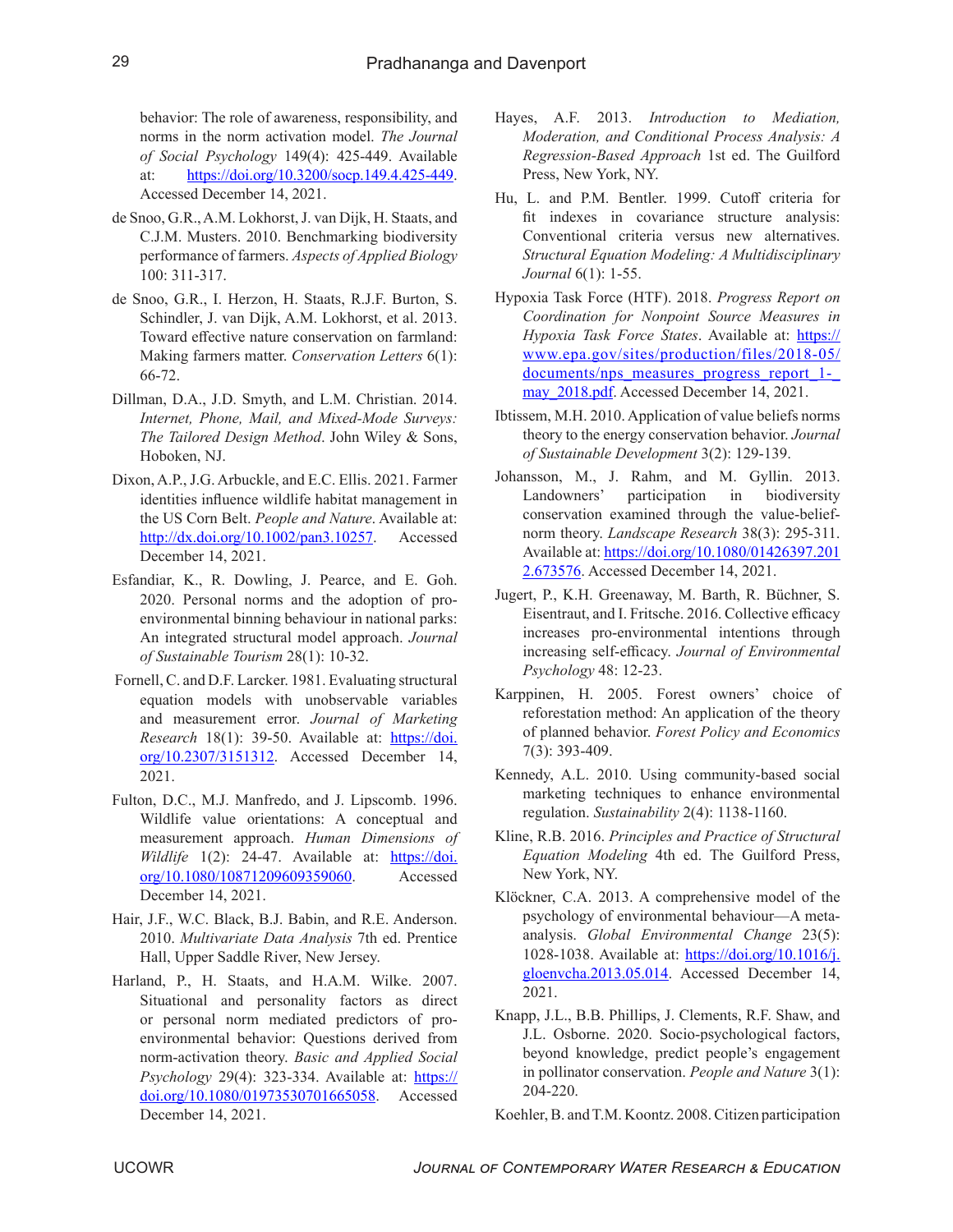in collaborative watershed partnerships. *Environmental Management* 41(2): 143-154. Available at: [https://doi.org/10.1007/s00267-007-](https://doi.org/10.1007/s00267-007-9040-z) [9040-z](https://doi.org/10.1007/s00267-007-9040-z). Accessed December 14, 2021.

- Landon, A.C., G.T. Kyle, and R.A. Kaiser. 2017. An augmented norm activation model: The case of residential outdoor water use. *Society & Natural Resources* 30(8): 903-918. Available at: [https://doi.](https://doi.org/10.1080/08941920.2016.1239294) [org/10.1080/08941920.2016.1239294](https://doi.org/10.1080/08941920.2016.1239294). Accessed December 14, 2021.
- Larson, K. and D. Lach. 2010. Equity in urban water governance through participatory, place-based approaches. *Natural Resources Journal* 50(2): 407- 430.
- Lee, J.W.C. and A. Tanusia. 2016. Energy conservation behavioural intention: Attitudes, subjective norm and self-efficacy. *IOP Conference Series: Earth and Environmental Science* 40: 012087.
- Lokhorst, A.M., J. van Dijk, H. Staats, E. van Dijk, and G. de Snoo. 2010. Using tailored information and public commitment to improve the environmental quality of farm lands: An example from the Netherlands. *Human Ecology* 38(1): 113-122. Available at: [https://doi.org/10.1007/s10745-009-](https://doi.org/10.1007/s10745-009-9282-x) [9282-x](https://doi.org/10.1007/s10745-009-9282-x). Accessed December 14, 2021.
- Manzo, L.C. and N.D. Weinstein. 1987. Behavioral commitment to environmental protection: A study of active and nonactive members of the Sierra Club. *Environment and Behavior* 19(6): 673-694. Available at: [https://doi.org/10.1177/0013916587196002.](https://doi.org/10.1177/0013916587196002) Accessed December 14, 2021.
- Martinez, T.A. and S.L. McMullin. 2004. Factors affecting decisions to volunteer in nongovernmental organizations. *Environment and Behavior* 36(1): 112-126. Available at: [https://](https://doi.org/10.1177/0013916503256642) [doi.org/10.1177/0013916503256642](https://doi.org/10.1177/0013916503256642). Accessed December 14, 2021.
- McGuire, J.M., L.W. Morton, J.G. Arbuckle Jr, and A.D. Cast. 2015. Farmer identities and responses to the social-biophysical environment. *Journal of Rural Studies* 39: 145-155.
- McKenzie-Mohr, D. 2000. Promoting sustainable behavior: An introduction to community-based social marketing. *Journal of Social Issues* 56(3): 543-554.
- Minnesota Board of Water and Soil Resources (MNBWSR). 2019a. Soil & Water Conservation Districts. Available at: [http://bwsr.state.mn.us/soil](http://bwsr.state.mn.us/soil-water-conservation-districts)[water-conservation-districts](http://bwsr.state.mn.us/soil-water-conservation-districts). Accessed December 14, 2021.
- Minnesota Board of Water and Soil Resources

(MNBWSR). 2019b. Watershed Districts. Available at: <http://bwsr.state.mn.us/watershed-districts>. Accessed December 14, 2021.

- Minnesota Department of Natural Resources (MNDNR). 2015a. Watershed Report Card: Miss R-La Crescent. Available at: [http://files.dnr.state.](http://files.dnr.state.mn.us/natural_resources/water/watersheds/tool/watersheds/ReportCard_Major_42.pdf) [mn.us/natural\\_resources/water/watersheds/tool/](http://files.dnr.state.mn.us/natural_resources/water/watersheds/tool/watersheds/ReportCard_Major_42.pdf) [watersheds/ReportCard\\_Major\\_42.pdf](http://files.dnr.state.mn.us/natural_resources/water/watersheds/tool/watersheds/ReportCard_Major_42.pdf). Accessed December 14, 2021.
- Minnesota Department of Natural Resources (MNDNR). 2015b. Watershed Report Card: Miss R-Reno. Available at: [http://files.dnr.state.](http://files.dnr.state.mn.us/natural_resources/water/watersheds/tool/watersheds/ReportCard_Major_44.pdf) [mn.us/natural\\_resources/water/watersheds/tool/](http://files.dnr.state.mn.us/natural_resources/water/watersheds/tool/watersheds/ReportCard_Major_44.pdf) watersheds/ReportCard Major 44.pdf. Accessed December 14, 2021.
- Minnesota Pollution Control Agency (MPCA). 2016. Minnesota's Impaired Waters List. Available at: [https://www.pca.state.mn.us/water/minnesotas](https://www.pca.state.mn.us/water/minnesotas-impaired-waters-list)[impaired-waters-list](https://www.pca.state.mn.us/water/minnesotas-impaired-waters-list). Accessed December 14, 2021.
- Minnesota Pollution Control Agency (MPCA). 2018a. *Upper Iowa River, Mississippi River-Reno, Mississippi River-La Crescent Watersheds Monitoring and Assessment Report*. Available at: [https://www.pca.state.mn.us/sites/default/files/wq](https://www.pca.state.mn.us/sites/default/files/wq-ws3-07060002b.pdf)[ws3-07060002b.pdf](https://www.pca.state.mn.us/sites/default/files/wq-ws3-07060002b.pdf). Accessed December 14, 2021.
- Minnesota Pollution Control Agency (MPCA). 2018b. *Mississippi River-La Crescent Stressor Identification Report*. Available at: [https://www.](https://www.pca.state.mn.us/sites/default/files/wq-ws5-07040006a.pdf) [pca.state.mn.us/sites/default/files/wq-ws5-](https://www.pca.state.mn.us/sites/default/files/wq-ws5-07040006a.pdf) [07040006a.pdf](https://www.pca.state.mn.us/sites/default/files/wq-ws5-07040006a.pdf). Accessed December 14, 2021.
- Nelson, P., M. Davenport, and T. Kuphal. 2017. Inspiring Action for Nonpoint Source Pollution Control: A Manual for Water Resource Protection. Freshwater Society, St. Paul, Minnesota.
- Nigbur, D., E. Lyons, and D. Uzzell. 2010. Attitudes, norms, identity and environmental behaviour: Using an expanded theory of planned behaviour to predict participation in a kerbside recycling programme. *British Journal of Social Psychology*  49(2): 259-284. Available at: [https://doi.](https://doi.org/10.1348/014466609x449395) [org/10.1348/014466609x449395](https://doi.org/10.1348/014466609x449395). Accessed December 14, 2021.
- Nilsson, A., C. von Borgstede, and A. Biel. 2004. Willingness to accept climate change strategies: The effect of values and norms. *Journal of Environmental Psychology* 24(3): 267-277. Available at: [https://](https://doi.org/10.1016/j.jenvp.2004.06.002) [doi.org/10.1016/j.jenvp.2004.06.002](https://doi.org/10.1016/j.jenvp.2004.06.002). Accessed December 14, 2021.
- Perry, V. and M.A. Davenport. 2020. An inductive framework of self-efficacy to understand and support farmers in conservation agriculture. *Journal of Soil and Water Conservation* 75(2): 198-208.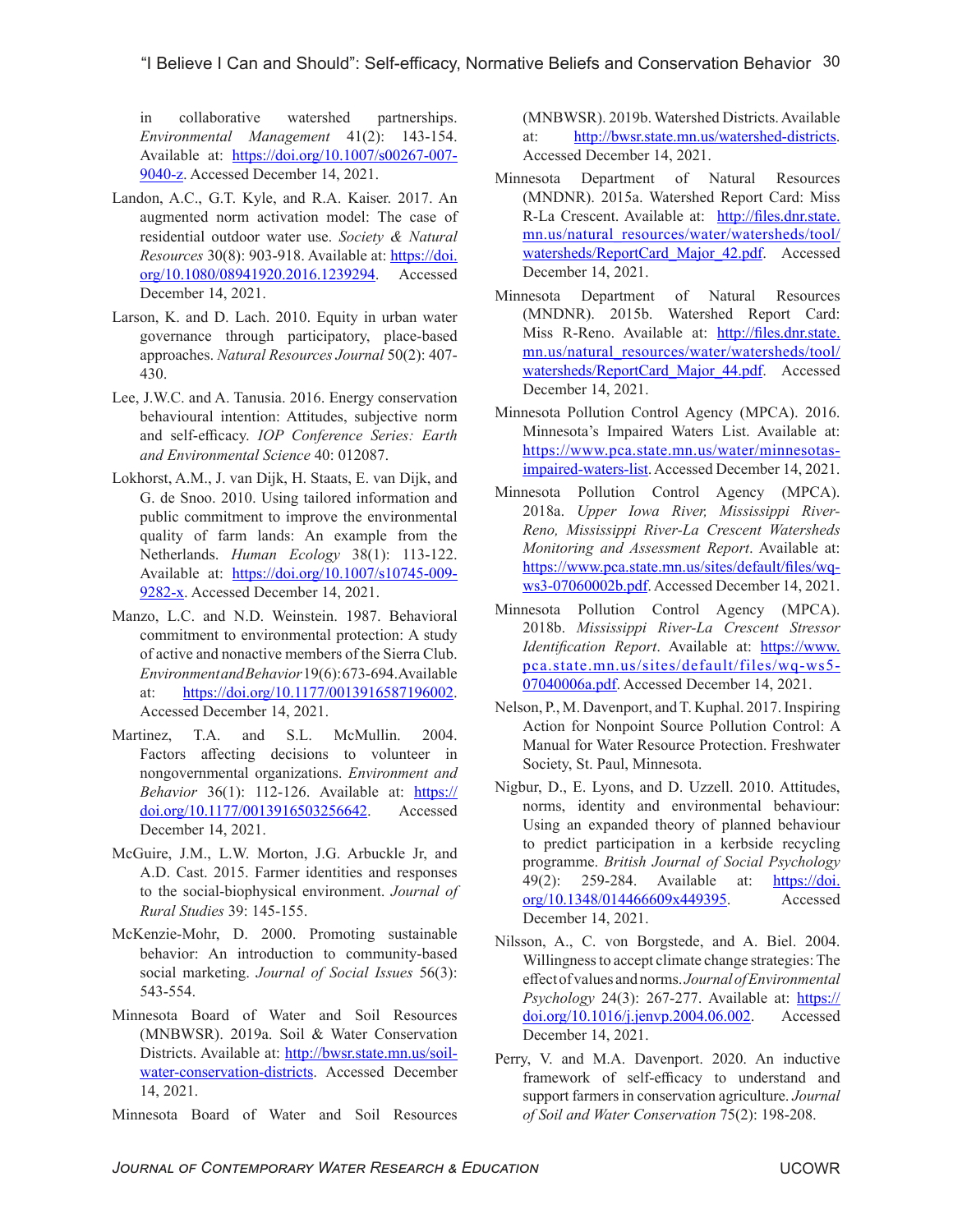- Plotnikoff, R.C., S. Lippke, K.S. Courneya, N. Birkett, and R.J. Sigal. 2008. Physical activity and social cognitive theory: A test in a population sample of adults with Type 1 or Type 2 diabetes. *Applied Psychology* 57(4): 628-643. Available at: [https://](https://doi.org/10.1111/j.1464-0597.2008.00344.x) [doi.org/10.1111/j.1464-0597.2008.00344.x](https://doi.org/10.1111/j.1464-0597.2008.00344.x). Accessed December 14, 2021.
- Poortvliet, P.M., L. Sanders, J. Weijma, and J.R. De Vries. 2018. Acceptance of new sanitation: The role of end-users' pro-environmental personal norms and risk and benefit perceptions. *Water Research*  131: 90-99.
- Pradhananga, A., V. Perry, and M.A. Davenport. 2014. *A Social Science Assessment of Conservation Practices in the Red River Basin of Minnesota*. Department of Forest Resources, University of Minnesota. Available at: [https://hdl.handle.](https://hdl.handle.net/11299/214927) [net/11299/214927](https://hdl.handle.net/11299/214927). Accessed December 14, 2021.
- Pradhananga, A.K., M.A. Davenport, and B. Olson. 2015. Landowner motivations for civic engagement in water resource protection. *Journal of the American Water Resources Association* 51(6): 1600-1612. Available at: [https://doi.org/10.1111/1752-](https://doi.org/10.1111/1752-1688.12346) [1688.12346.](https://doi.org/10.1111/1752-1688.12346) Accessed December 14, 2021.
- Pradhananga, A. and M.A. Davenport. 2017. Community attachment, beliefs and residents' civic engagement in stormwater management. *Landscape and Urban Planning* 168: 1-8. Available at: [https://doi.](https://doi.org/10.1016/j.landurbplan.2017.10.001) [org/10.1016/j.landurbplan.2017.10.001.](https://doi.org/10.1016/j.landurbplan.2017.10.001) Accessed December 14, 2021.
- Pradhananga, A.K., M.A. Davenport, and V. Perry. 2017. The influence of beliefs and norms on landowners' civic engagement in water resource protection. *Journal of Soil and Water Conservation* 72(6): 639-649. Available at: [https://doi.org/10.2489/](https://doi.org/10.2489/jswc.72.6.639) [jswc.72.6.639.](https://doi.org/10.2489/jswc.72.6.639) Accessed December 14, 2021.
- Pradhananga, A., S. Fellows, and M.A. Davenport. 2018. *An Assessment of Landowner Conservation Action in the Lower Minnesota Watershed.* Center for Changing Landscapes, University of Minnesota.
- Pradhananga, A., M.A. Davenport, and J. Moeller. 2019. A Social Science-Based Assessment of Conservation Practices in the La Crescent and Reno Watersheds. Center for Changing Landscapes, University of Minnesota. Available at: [https://www.](https://www.lrl.mn.gov/docs/2020/other/200858.pdf) [lrl.mn.gov/docs/2020/other/200858.pdf](https://www.lrl.mn.gov/docs/2020/other/200858.pdf). Accessed December 14, 2021.
- Pradhananga, A. and M.A. Davenport. 2019. Predicting farmer adoption of water conservation practices using a norm-based moral obligation model. *Environmental Management* 64(4): 483-496. Available at: [https://doi.org/10.1007/s00267-019-](https://doi.org/10.1007/s00267-019-01186-3)

[01186-3](https://doi.org/10.1007/s00267-019-01186-3). Accessed December 14, 2021.

- Prokopy, L.S., K. Floress, D. Klotthor-Weinkauf, and A. Baumgart-Getz. 2008. Determinants of agricultural best management practice adoption: Evidence from the literature. *Journal of Soil and Water Conservation* 63(5): 300-311.
- Prokopy, L.S., K. Floress, J.G. Arbuckle, S.P. Church, F.R. Eanes, Y. Gao, B.M. Gramig, P. Ranjan, and A.S. Singh. 2019. Adoption of agricultural conservation practices in the United States: Evidence from 35 years of quantitative literature. *Journal of Soil and Water Conservation* 74(5): 520-534. Available at: [https://doi.org/10.2489/](https://doi.org/10.2489/jswc.74.5.520) [jswc.74.5.520.](https://doi.org/10.2489/jswc.74.5.520) Accessed December 14, 2021.
- Ranjan, P., S.P. Church, K. Floress, and L.S. Prokopy. 2019. Synthesizing conservation motivations and barriers: What have we learned from qualitative studies of farmers' behaviors in the United States? *Society and Natural Resources* 32(11): 1171-1199.
- Raykov, T. 1997. Estimation of composite reliability for congeneric measures. *Applied Psychological Measurement* 21(2): 173-184.
- Raymond, C.M., G. Brown, and G.M. Robinson. 2011. The influence of place attachment, and moral and normative concerns on the conservation of native vegetation: A test of two behavioural models. *Journal of Environmental Psychology* 31(4): 323-335. Available at: [https://doi.org/10.1016/j.](https://doi.org/10.1016/j.jenvp.2011.08.006) [jenvp.2011.08.006](https://doi.org/10.1016/j.jenvp.2011.08.006). Accessed December 14, 2021.
- Reimer, A.P., D. Klotthor Weinkauf, and L.S. Prokopy. 2012. The influence of perceptions of practice characteristics: An examination of agricultural best management practice in two Indiana watersheds. *Journal of Rural Studies* 28(1): 118-128.
- Ryan, R.L., D.L. Erickson, and R. De Young. 2003. Farmers' motivations for adopting conservation practices along riparian zones in a mid-western agricultural watershed. *Journal of Environmental Planning and Management* 46(1): 19-37.
- Scalco, A., S. Noventa, R. Sartori, and A. Ceschi. 2017. Predicting organic food consumption: A metaanalytic structural equation model based on the theory of planned behavior. *Appetite* 112: 235-248.
- Schumacker, R.E. and R.G. Lomax. 2004. *A Beginner's Guide to Structural Equation Modeling*. Lawrence Erlbaum and Associates, Mahwah, NJ.
- Schwartz, S.H. 1977. Normative influences on altruism. *Advances in Experimental Social Psychology* 10: 221-279. Available at: [https://doi.org/10.1016/](https://doi.org/10.1016/s0065-2601(08)60358-5) [s0065-2601\(08\)60358-5](https://doi.org/10.1016/s0065-2601(08)60358-5). Accessed December 15, 2021.